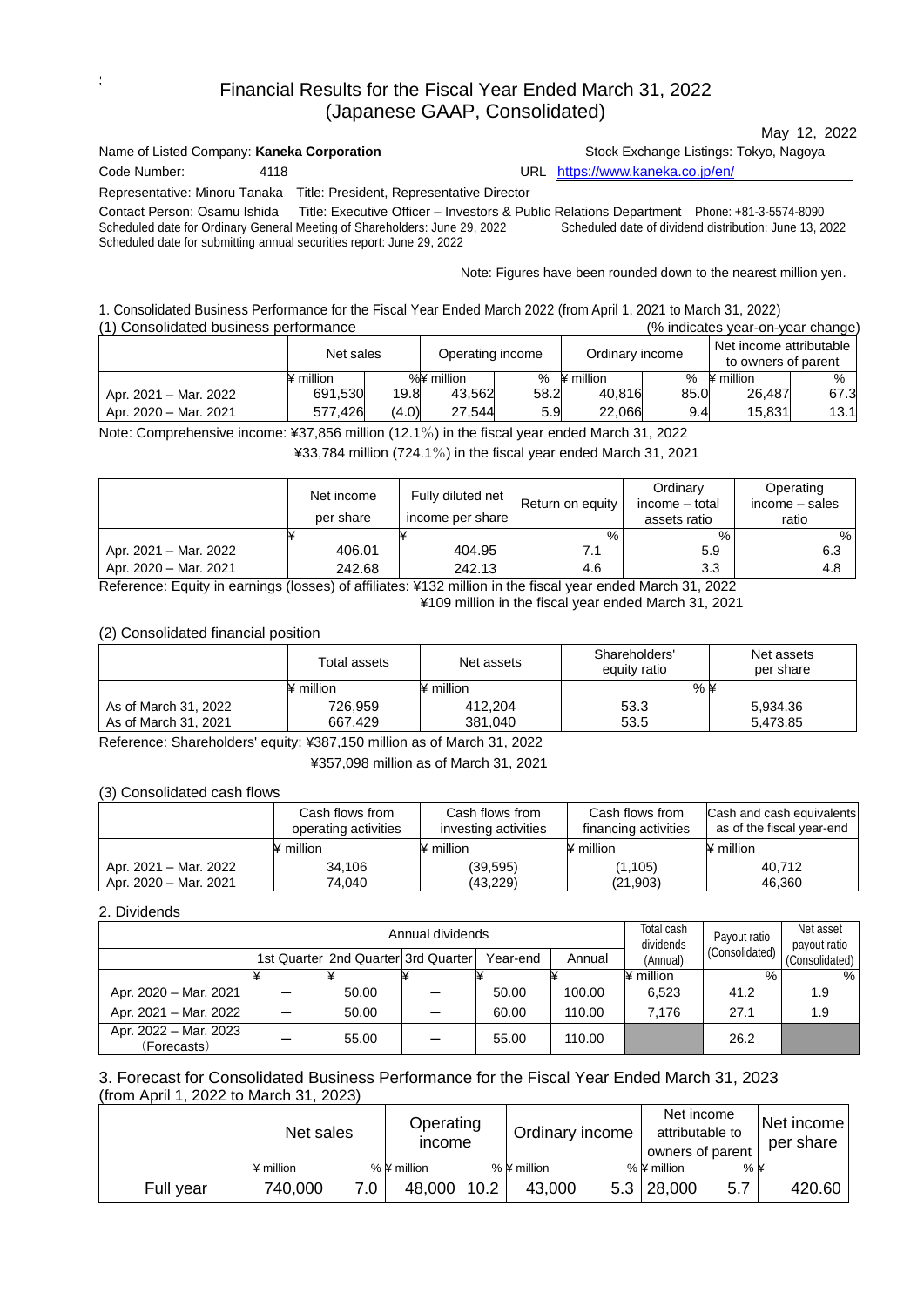#### ※ Notes

(1) Changes in principal subsidiaries during the fiscal year: None

- (2) Changes in accounting principles, changes in estimates, or restatements
	- 1. Changes owing to revisions in accounting standards: Yes
	- 2. Changes other than 1. above: None
	- 3. Changes in accounting estimates: None

4. Restatements: None

 Note: For changes owing to revisions in accounting standards, please refer to the section entitled "(5) Notes to the Consolidated Financial Statements (Changes in Accounting Principles)" under "3. Consolidated Financial Statements and Main Notes" on page 17.

(3) Number of shares outstanding (common stock)

1. Number of shares issued at the fiscal year-end

(including treasury stock):

2. Number of shares of treasury stock at the fiscal year-end:

3. Average number of shares during the period (calculated cumulatively from the beginning of the fiscal year)

| March 31, 2022 | 68,000,000 | March 31, 2021 | 68,000,000 |
|----------------|------------|----------------|------------|
|                | shares     |                | shares     |
| March 31, 2022 | 2,761,323  | March 31, 2021 | 2,762,766  |
|                | shares     |                | shares     |
| March 31, 2022 | 65,239,079 | March 31, 2021 | 65,233,827 |
|                | shares     |                | shares     |

#### Reference: Overview of Non-Consolidated Business Performance

434.52

1. For the Fiscal Year Ended March 2022 (from April 1, 2021 to March 31, 2022)

| (1) Non-consolidated business performance |                               |       |                                       |        | (% indicates year-on-year change) |        |             |               |
|-------------------------------------------|-------------------------------|-------|---------------------------------------|--------|-----------------------------------|--------|-------------|---------------|
|                                           | Net sales<br>Operating income |       |                                       |        | Ordinary income                   |        |             | Net income    |
|                                           | ¥ million                     | %     | ¥ million                             | $\%$   | ¥ million                         | %      | $*$ million | $\frac{0}{6}$ |
| Apr. 2021 - Mar. 2022                     | 334.675                       | 19.6  | 14.017                                |        | 32,386                            | 567.6  | 28.347      | 265.5         |
| Apr. 2020 - Mar. 2021                     | 279.774                       | (4.2) | 1.158                                 | (60.4) | 4,851                             | (14.3) | 7.754       | 12.0          |
|                                           | Net income per<br>share       |       | Fully diluted<br>net income per share |        |                                   |        |             |               |
| ¥                                         |                               |       |                                       |        |                                   |        |             |               |

Apr. 2020 – Mar. 2021 118.88 118.64 Note: The year-on-year change in operating income in the fiscal year ended March 31, 2022 is presented as "-," since it exceeds 1,000%.

433.51

#### (2) Non-consolidated financial position

Apr. 2021 – Mar. 2022

|                                                                        | Total assets | Net assets | Shareholders'<br>equity ratio | Net assets<br>per share |  |  |  |  |
|------------------------------------------------------------------------|--------------|------------|-------------------------------|-------------------------|--|--|--|--|
|                                                                        | ¥ million    | ¥ million  | $%$ ¥                         |                         |  |  |  |  |
| As of March 31, 2022                                                   | 490.722      | 273.283    | 55.6                          | 4.180.47                |  |  |  |  |
| As of March 31, 2021                                                   | 464.507      | 250.818    | 53.9                          | 3.837.86                |  |  |  |  |
| Reference: Charaboldera, equity: 8272.728 million as of March 21, 2022 |              |            |                               |                         |  |  |  |  |

Reference: Shareholders' equity: ¥272,728 million as of March 31, 2022

¥250,371 million as of March 31, 2021

※These financial statements are exempt from audit procedures.

※Explanations or other items pertaining to appropriate use of business performance forecasts.

The business performance forecasts and certain other statements contained in this document are forward-looking statements, which are based on information currently available to the Company and certain assumptions determined to be reasonable by the Company. For a variety of reasons, actual performance may differ substantially from these forecasts. They do not constitute a guarantee that the Company will achieve these forecasts or other forward-looking statements. For cautionary items used in business performance forecasts, please refer to the section entitled "(4) Performance Forecasts for the Fiscal Year Ended March 31, 2023" under "1. Overview of Business Performance and Financial Position" on page 5.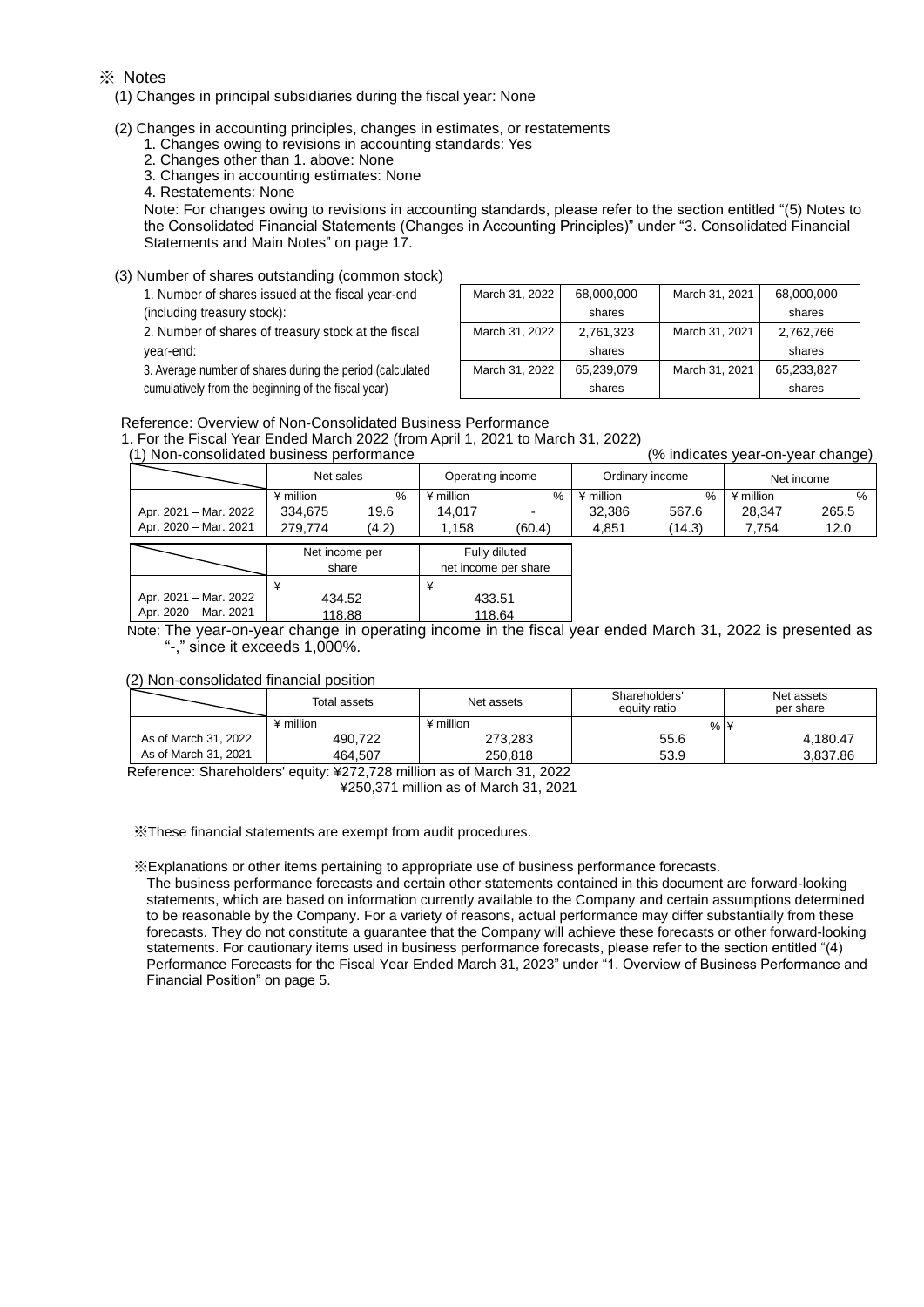# Supplementary Materials

# **Contents**

| (1) Overview of Results for the Fiscal Year Ended March 31, 2022 ---------------------------- P. 2 |  |
|----------------------------------------------------------------------------------------------------|--|
|                                                                                                    |  |
|                                                                                                    |  |
| (4) Performance Forecasts for the Fiscal Year Ended March 31, 2023 ------------------------ P. 5   |  |
|                                                                                                    |  |
|                                                                                                    |  |
|                                                                                                    |  |
| (2) Consolidated Statements of Income and Comprehensive Income ------------------------- P.11      |  |
| (3) Consolidated Statements of Changes in Shareholders' Equity ----------------------------- P.13  |  |
|                                                                                                    |  |
|                                                                                                    |  |
|                                                                                                    |  |
|                                                                                                    |  |
|                                                                                                    |  |
|                                                                                                    |  |
|                                                                                                    |  |
|                                                                                                    |  |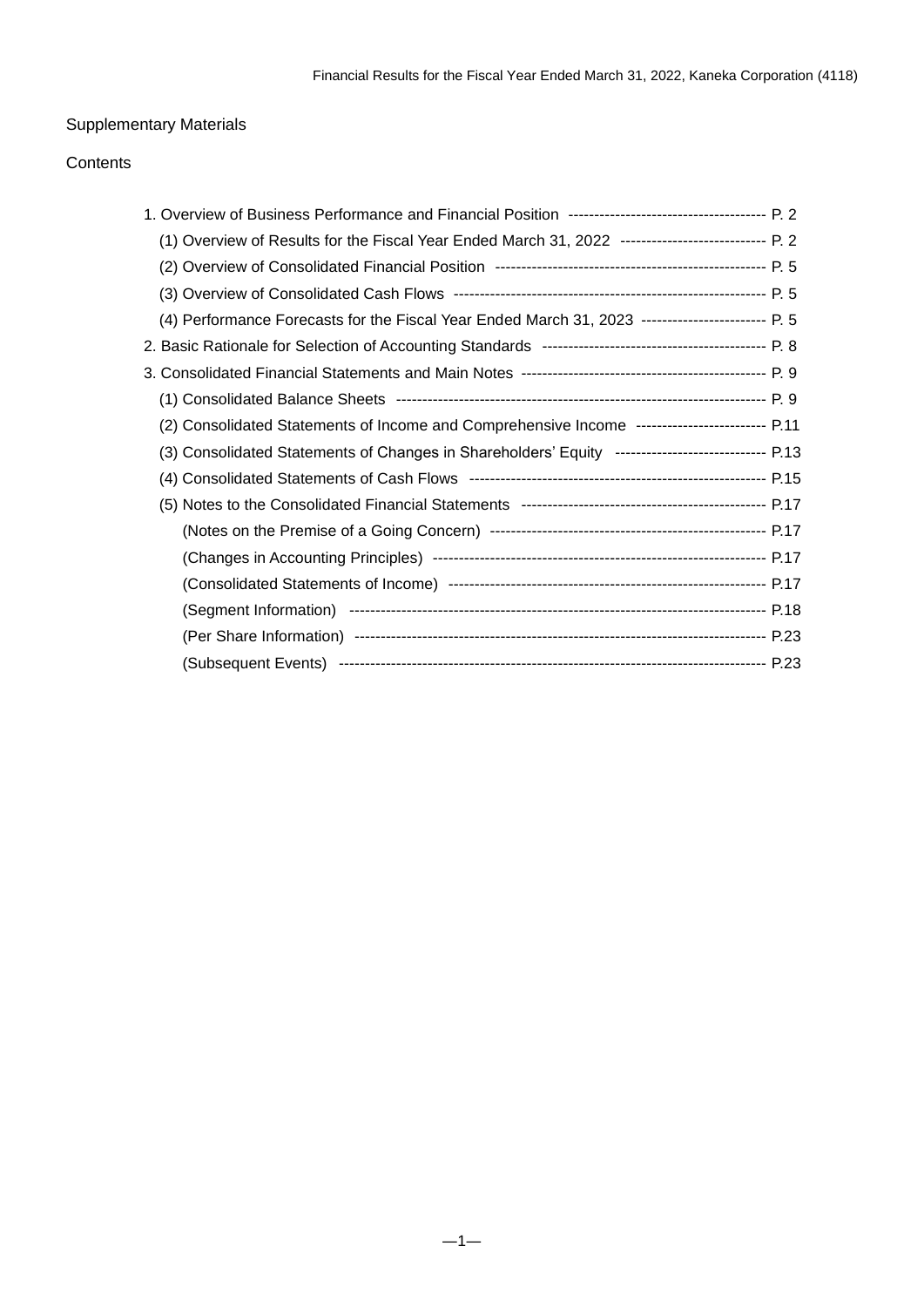### 1. Overview of Business Performance and Financial Position

### **(1) Overview of Results for the Fiscal Year Ended March 31, 2022**

### ➢ **The COVID-19 Pandemic and Ukraine Crisis - Honing Our Adaptability -**

The Ukraine situation has tumbled deeper into chaos and has become a major disruptive factor in destabilizing the current global situation. The shift in the global balance of power has jeopardized the structure of society through resource/energy/food crises, supply chain disruptions and so on. The end of the COVID-19 pandemic is a long way off, the war in Ukraine was added to the world's concerns. The world has plunged headlong into completely unpredictable times. The management will enhance the sensibility for managing the unexpected under control and hone our strengths in terms of adaptability to be able to respond to changing business environments promptly.

#### ➢ **The Status of the Global Economy and Japan - Growing Concerns for Economic Recovery -**

In the current fiscal year (April 1, 2021 to March 31, 2022), the global economy followed a recovery track, supported by the acceleration in coronavirus vaccinations, easing of COVID-19 restrictions and fiscal and monetary policies of various countries. However, surging prices for energy, materials, food and other resources triggered by the Ukraine issue are accelerating the progress of inflation. The impact of sanctions against Russia is unclear, and there are concerns that persistently high prices could disturb the recovering economy. The business environment has become even more uncertain. In Japan, the number of COVID-19 cases is yet to show a substantial decrease. The rising prices for energy, food and living supplies as well as the shift to a weaker yen are causing many issues to be concerned that these could derail the economic recovery in Japan.

# ➢ **Kaneka Group's Business Performance - Increases in Sales and Profits, with Net Sales Achieving a Record High for the Full Fiscal Year -**

In this business environment, our business performance for the fiscal year ended March 31, 2022 resulted in significant increases in sales and profits and was as follows. Consolidated net sales amounted to ¥691,530 million (up 19.8% year on year), and operating income was ¥43,562 million (up 58.2% year on year). Ordinary income was ¥40,816 million (up 85.0% year on year). Net income attributable to owners of parent was ¥26,487 million (up 67.3% year on year).

| Business performance for the fiscal year ended Mach 31, 2022 (April 1, 2021 to March 31, 2022) | (Millions of yen) |               |                   |
|------------------------------------------------------------------------------------------------|-------------------|---------------|-------------------|
|                                                                                                | FY2020            | <b>FY2021</b> | <b>Difference</b> |
|                                                                                                |                   |               | (year on year)    |
| Net sales                                                                                      | 577,426           | 691,530       | 114,103           |
|                                                                                                |                   |               | 19.8%             |
|                                                                                                |                   |               | 16,017            |
| Operating income                                                                               | 27,544            | 43,562        | 58.2%             |
|                                                                                                |                   |               | 18,749            |
| Ordinary income                                                                                | 22,066            | 40,816        | 85.0%             |
| Net income attributable to                                                                     |                   |               | 10,656            |
| owners of parent                                                                               | 15,831            | 26,487        | 67.3%             |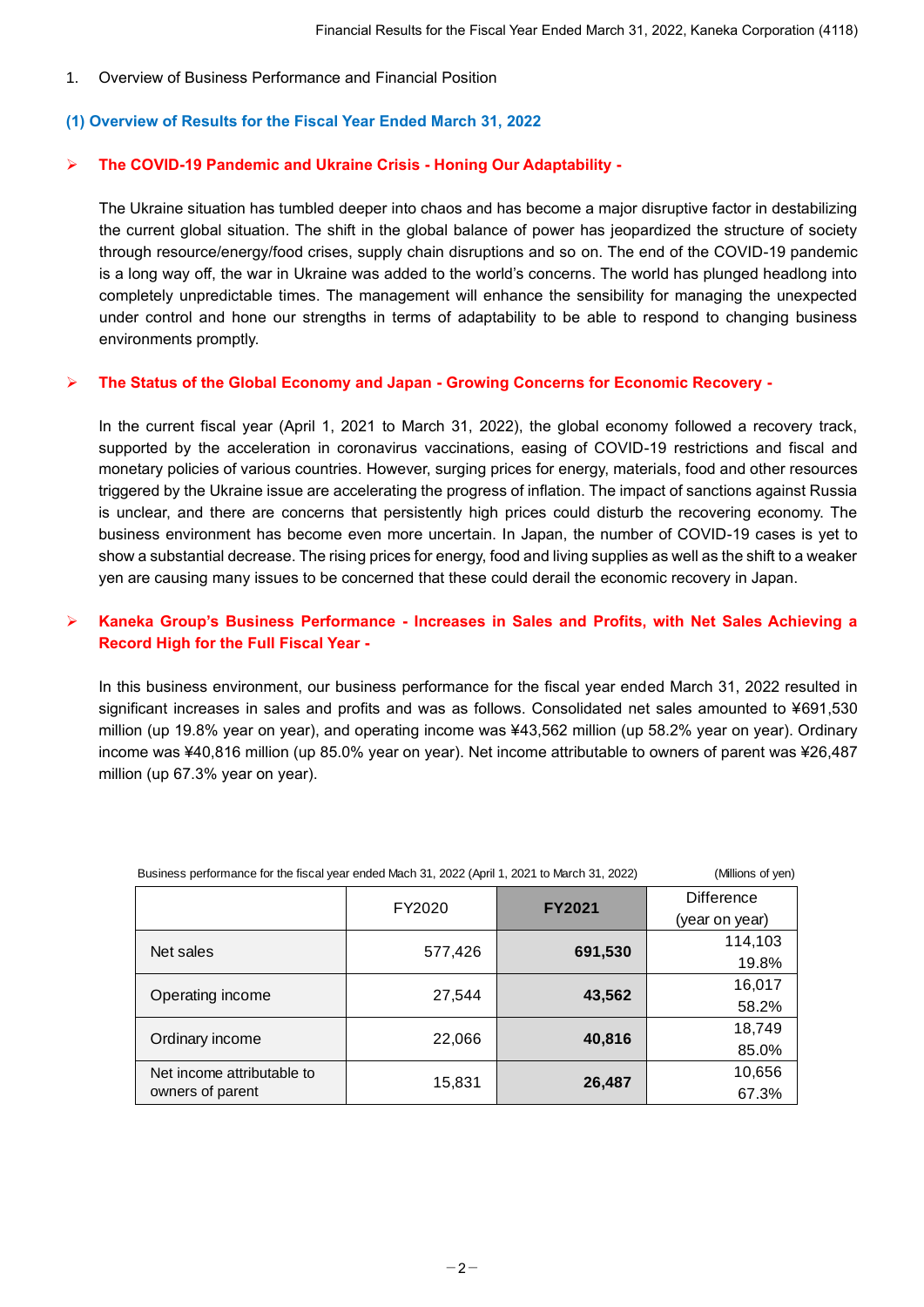#### Financial Results for the Fiscal Year Ended March 31, 2022, Kaneka Corporation (4118)

| Financial Results for the Fiscal Year Ended March 31, 2022, Kaneka Corporation (4118)                                |         |         |         |         |             |         |         |         |         |             |                   |
|----------------------------------------------------------------------------------------------------------------------|---------|---------|---------|---------|-------------|---------|---------|---------|---------|-------------|-------------------|
|                                                                                                                      |         |         |         |         |             |         |         |         |         |             |                   |
| Net sales and operating income by segment for the fiscal year ended March 31, 2022 (April 1, 2021 to March 31, 2022) |         |         |         |         |             |         |         |         |         |             | (Millions of yen) |
| <b>Net sales</b>                                                                                                     |         |         |         |         |             |         |         |         |         |             |                   |
|                                                                                                                      |         |         | FY2020  |         |             |         |         | FY2021  |         |             | Difference        |
|                                                                                                                      |         |         |         |         | Total       |         |         |         |         | Total       | Total             |
|                                                                                                                      | 1Q      | 2Q      | 3Q      | 4Q      | (Apr.-Mar.) | 1Q      | 2Q      | 3Q      | 4Q      | (Apr.-Mar.) | (Apr.-Mar.)       |
| <b>Material SU</b>                                                                                                   | 48,894  | 55,587  | 60,240  | 65,787  | 230,509     | 69,967  | 70,922  | 76,347  | 82,670  | 299,908     | 69,399            |
|                                                                                                                      |         |         |         |         |             |         |         |         |         |             | 30.1%             |
| Quality of Life SU                                                                                                   | 29,738  | 33,924  | 39,159  | 38,153  | 140,976     | 40,856  | 41,878  | 43,403  | 42,928  | 169,067     | 28,091            |
|                                                                                                                      |         |         |         |         |             |         |         |         |         |             | 19.9%             |
| Health Care SU                                                                                                       | 11,698  | 12,756  | 14.068  | 13,899  | 52,422      | 13,220  | 13,397  | 15,402  | 16,915  | 58,936      | 6,513             |
|                                                                                                                      |         |         |         |         |             |         |         |         |         |             | 12.4%             |
| <b>Nutrition SU</b>                                                                                                  | 35,938  | 37,560  | 41,062  | 37,806  | 152,368     | 39,753  | 39,725  | 43,054  | 40,020  | 162,554     | 10,186            |
|                                                                                                                      |         |         |         |         |             |         |         |         |         |             | $6.7\%$           |
| <b>Others</b>                                                                                                        | 373     | 241     | 238     | 296     |             | 308     | 236     | 240     | 277     |             | (87)              |
|                                                                                                                      |         |         |         |         | 1,149       |         |         |         |         | 1,062       | $(7.6\%)$         |
| Total                                                                                                                | 126,644 | 140,069 | 154,769 | 155,942 | 577,426     | 164,106 | 166,160 | 178,449 | 182,813 | 691,530     | 114,103           |
|                                                                                                                      |         |         |         |         |             |         |         |         |         |             | 19.8%             |

| <b>Others</b>       | 373      | 241     | 238     | 296      | 1,149       | 308                     | 236     | 240      | 277      | 1,062       | 10 I<br>$(7.6\%)$ |
|---------------------|----------|---------|---------|----------|-------------|-------------------------|---------|----------|----------|-------------|-------------------|
| Total               | 126,644  | 140,069 | 154,769 | 155,942  | 577,426     | 164,106                 | 166,160 | 178,449  | 182,813  | 691,530     | 114,103<br>19.8%  |
|                     |          |         |         |          |             |                         |         |          |          |             |                   |
|                     |          |         |         |          |             | <b>Operating income</b> |         |          |          |             |                   |
|                     |          |         | FY2020  |          |             |                         |         | FY2021   |          |             | Difference        |
|                     |          |         |         |          | Total       |                         |         |          |          | Total       | Total             |
|                     | 1Q       | 2Q      | 3Q      | 4Q       | (Apr.-Mar.) | <b>1Q</b>               | 2Q      | 3Q       | 4Q       | (Apr.-Mar.) | (Apr.-Mar.)       |
| <b>Material SU</b>  | 2,855    | 4,518   | 6,465   | 9,433    | 23,272      | 9,311                   | 8,652   | 8,303    | 10,117   | 36,385      | 13,112            |
|                     |          |         |         |          |             |                         |         |          |          |             | 56.3%             |
| Quality of Life SU  | 1,236    | 2,692   | 4,439   | 2,281    | 10,650      | 4,586                   | 4,737   | 4,460    | 3,158    | 16,942      | 6,292             |
|                     |          |         |         |          |             |                         |         |          |          |             | 59.1%             |
| Health Care SU      | 2,298    | 2,672   | 3,213   | 3,252    | 11,436      | 2,310                   | 2,941   | 3,168    | 4,242    | 12,662      | 1,226             |
|                     |          |         |         |          |             |                         |         |          |          |             | 10.7%             |
| <b>Nutrition SU</b> | 827      | 605     | 1,882   | 1,564    | 4,879       | 1,429                   | 656     | 1,562    | 1,435    | 5,084       | 205               |
|                     |          |         |         |          |             |                         |         |          |          |             | 4.2%              |
| <b>Others</b>       | 248      | 92      | 98      | 158      | 598         | 177                     | 73      | 98       | 151      | 501         | (96)              |
|                     |          |         |         |          |             |                         |         |          |          |             | (16.1%)           |
| Adjustment          | (5, 436) | (5,576) | (5,844) | (6, 433) | (23, 291)   | (5,967)                 | (5,894) | (7, 291) | (8, 861) | (28, 014)   | (4, 723)          |
|                     |          |         |         |          |             |                         |         |          |          |             |                   |
| Total               | 2,029    | 5,005   | 10,253  | 10,256   | 27,544      | 11,848                  | 11,167  | 10,301   | 10,244   | 43,562      | 16,017            |
|                     |          |         |         |          |             |                         |         |          |          |             | 58.2%             |

※SU:Solutions Unit

# ➢ **Two Remarks on the Group-wide Business Performance - Driving Profit Growth through Both Overseas Operations and Portfolio Transformation -**

#### ① Successful Overseas Operations

In the current fiscal year ended March 31, 2022, the global economy is recovering well, and the overseas sales ratio recorded an all-time high of 45%. Our operation performance managed from a "Global and Local" perspective emerged successfully, serving as a major driving force behind substantial increases in sales and profits.

- ★ Overseas demands in material businesses, E & I Technology, Performance Fibers, Medical, Pharma, and Supplemental Nutrition built up momentum far surpassing what was seen before the pandemic. The frontline execution capabilities of our global network (Head Quarters in 3 major geographical regions of the world) pushed up global sales significantly.
- ★ We strove to expand spreads adroitly in response to historical surges in raw materials and fuel prices in the third quarter (October-December 2021; "3Q") and fourth quarter (January-March 2022; "4Q")

### ② Progress in the Portfolio Transformation

A positive economic cycle continues to evolve, with foundation businesses generating cash and leading-edge businesses steadily increasing profits.

★ Regarding leading-edge businesses, sales grew steadily in the key business domains, which is reflected by solid sales increases in the following areas: new products for blood purification systems and catheters in Medical, small molecule pharmaceuticals and biopharmaceuticals in Pharma, and nutritional supplements for the U.S. market. Sales were also brisk in Performance Polymers (MS) for Europe, the U.S., and Asia. Moreover, as the digital society rapidly evolves, E & I Technology is expanding its sales for polyimide products used in smartphones and PCs as well as resin for acrylic films used in large-screen TVs significantly. Sales increased for original high-efficiency photovoltaic module products contributing to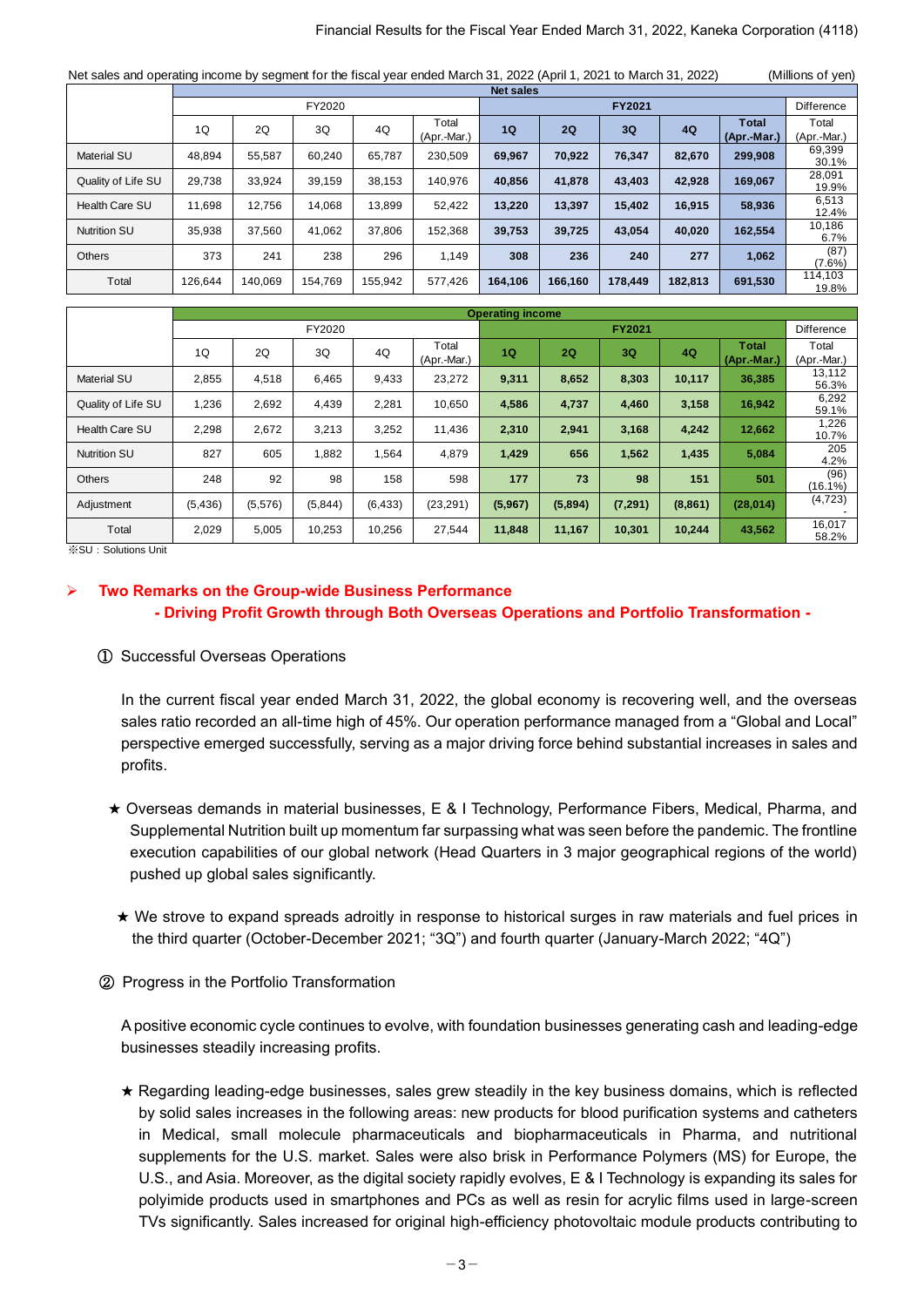ZEH/ZEB due to the tailwind of growing demand for renewable energy aiming at carbon neutrality. As a result, the profit of these leading-edge businesses grew steadily.

★ In foundation businesses, we received orders surpassing our production capacity in areas such as Vinyls and Chlor-Alkali, Performance Polymers (MOD), and Performance Fibers. This shows we are capable of generating cash in these fundamental businesses. Through these efforts, the transformation of our business portfolio is making steady progress.

Operating performance by business segment was as follows:

### ① **Material Solutions Unit**

- ➢ In Vinyls and Chlor-Alkali, demand continued to expand rapidly in Asian markets. The overseas market prices rose and contributed to profit growth.
- ➢ In Modifiers, demand has been strong in Europe, the U.S., and Asia. Sales of non-PVC applications (automobiles, PCs and home electronics) are growing globally. Our global supply chain consisting of 4 locations has displayed its strengths. Amid global supply chain disruptions, we have turned pain into gain.
- $\triangleright$  In Modified silicone polymers, demand has continued to increase in Europe and the U.S. In addition, the business is expanding into new markets – e.g. construction applications – with in Asia. In anticipation of surging demand going forward, we will rapidly ramp up production capacity at each manufacturing site.
- ➢ For KANEKA Biodegradable Polymer Green Planet™, we decided to significantly increase production capacity in February 2022. We will improve productivity and reduce cost by accelerating new product development and introducing innovative technology for unique next-generation production process. We will drive the evolution of our production technology with the aim of additional facility investment in the next phase. In Japan, the Plastic Resource Circulation Act has stimulated major demand. Inquiries for cutlery applications and shopping bag applications from hotels, convenience stores and others have increased rapidly. There are high expectations from national and local governments and other organizations that are seeking to promote composting. Furthermore, there are major joint development projects with international brand holders who have a strong interest in reducing their environmental impact.

# ② **Quality of Life Solutions Unit**

- ➢ In Foam & Residential Techs, expandable polystyrene resin and extruded polystyrene foam boards were heavily impacted by factors such as surging raw material and fuel prices. Recovery in demand is slow for polyolefin foam as automobile production continues to decrease globally. Tack Pack, which is used to transport COVID-19 vaccines safely at a low temperature, was adopted by local governments, contributing to society as a COVID-19 solution.
- ➢ In PV & Energy management, Japan's energy security policy identifies the promotion of the widespread use of renewable energy as a key topic. This topic has added impetus to efforts to increase the installation of solar photovoltaic power generation systems. Sales of Kaneka's residential high-efficiency photovoltaic module products increased due to a growing load rate. Demand is also accelerating for "electricity generating windows (see-through photovoltaic modules)" and "electricity generating walls (wall-mounted solar panels)", which are consonant with efforts to make zero-energy building (ZEB) more prevalent in society.

Following the Japanese government's decision to grant subsidies for the development of high-performance perovskite solar cells, which are expected to serve as next-generation solar cells, we will accelerate the development towards the practical application.

- ➢ In E & I Technology, sales were strong concerning polyimide film and polyimide varnish for smartphones and OLED displays as well as resin for acrylic film for large-screen TVs. Demand will grow further as the wave of digitalization accelerates. It is imperative to develop a supply system to meet this growing demand. We are considering ramping up the production capacity.
- ➢ In Performance Fibers, demand for hair accessory products for the African market has remained extremely strong and demand for flame-retardant materials has followed a recovery path. The next phase of capacity upgrading is under consideration in order to respond to further growth in demand.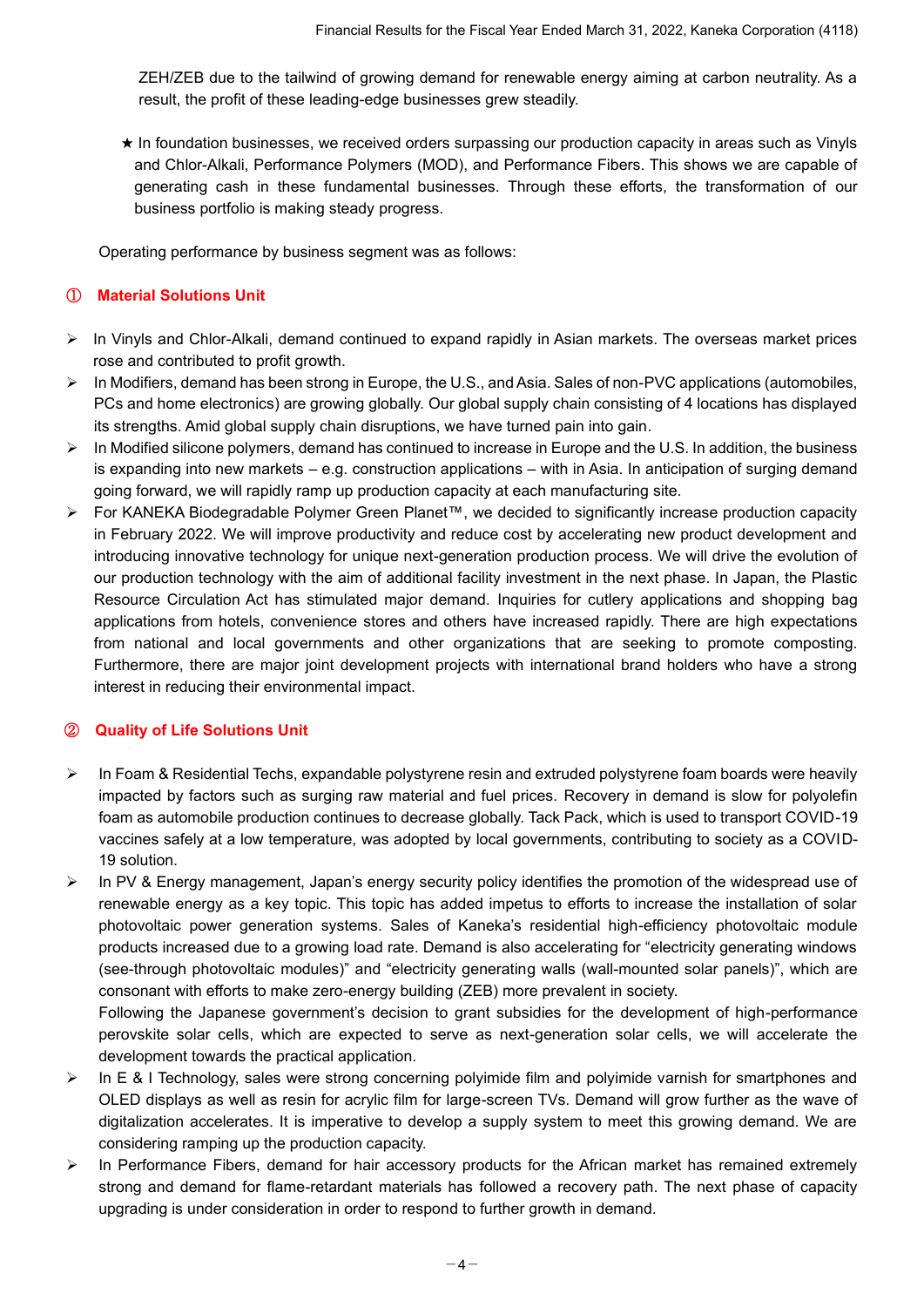# ③ **Health Care Solutions Unit**

 $\triangleright$  In Medical, a new blood purification device for the treatment of arteriosclerosis obliterans (ASO) has shown high therapeutic effectiveness, resulting in a substantial increase in sales of this product. Regarding catheters, sales increased significantly for products such as coils for embolization of brain aneurysms, mainly in overseas markets. In addition, making the most of our rapid development capabilities, we launched PCR testing kits that can detect COVID-19 variants at an early stage, helping to prevent the spread of infection.

In January 2022, we decided to build a new manufacturing site with cutting-edge technology for the production of medical devices in Tomakomai, Hokkaido that realizes zero field operations. Automation and advancement will be designed into the plant through process innovation. With this new plant, we will accelerate the global expansion of the medical equipment business.

➢ In Pharma, particularly biopharmaceuticals, contract manufacturing of COVID-19 vaccines on expanded production lines at Kaneka Eurogentec S.A. contributed to business results. Research reagents as well as testing and diagnostic services also performed strongly. In small molecule pharmaceuticals, sales related to a large new project for an antiviral drug commenced and contributed to business results.

# ④ **Nutrition Solutions Unit**

- ➢ In Supplemental Nutrition, sales of the active form of coenzyme Q10 were favorable, reflecting a heightened awareness of the importance of increasing immunity. In Japan, the product lineup has been enhanced for the"Watashi no Chikara (My Energy)™" series of products containing the active form of coenzyme Q10. This series comprises foods with new function claims. In the probiotics business, we will strengthen the production system in response to increased market recognition in the U.S. and drive growth in sales.
- $\triangleright$  In Foods & Agris, there was a strong impact from large increases in prices of raw materials such as oils and fats. "panmusubi," a newly launched mall-type e-commerce site, has proven popular. Together with "Milk for Bread,""Belgian Yogurt" and "Q10 Yogurt," we will strongly promote media strategies covering social media and other media channels. Moreover, as the organic dairy farming and dairy products business currently underway in Betsukai-cho, Hokkaido has also been met with strong popularity, we are currently considering enhancing the production system.

### **(2) Overview of Consolidated Financial Position**

Total assets were ¥726,959 million as of March 31, 2022, up ¥59,530 million compared with March 31, 2021, mainly due to increases in notes and accounts receivable-trade and inventories. Liabilities totaled ¥314,755 million, up ¥28,366 million, primarily reflecting an increase in notes and accounts payable-trade. Moreover, net assets were ¥412,204 million, up ¥31,163 million, owing chiefly to increases in retained earnings and the foreign currency translation adjustment.

### **(3) Overview of Consolidated Cash Flows**

In the current fiscal year ended March 31, 2022, net cash provided by operating activities was ¥34,106 million, mainly due to income before income taxes and depreciation and amortization. Net cash used in investing activities such as the purchase of tangible fixed assets amounted to ¥39,595 million. Net cash used in financing activities was ¥1,105 million, mainly owing to cash dividends paid. As a result, cash and cash equivalents as of March 31, 2022 totaled ¥40,712 million, down ¥5,647 million compared with March 31, 2021.

### **(4) Performance Forecasts for the Fiscal Year Ended March 31, 2023**

### ➢ **Adaptability is the Keyword for Overcoming the Challenges of Uncertainty**

In April 2022, the International Monetary Fund (IMF) lowered its forecast for global GDP growth in 2022 to 3.6%. The IMF now expects global GDP growth to decelerate significantly. The world's two major struggles, specifically the long fight against the COVID-19 pandemic and the war in Ukraine, are reflected in the outlook as having a strong negative impact on overall global economic performance. With soaring food and energy prices, the world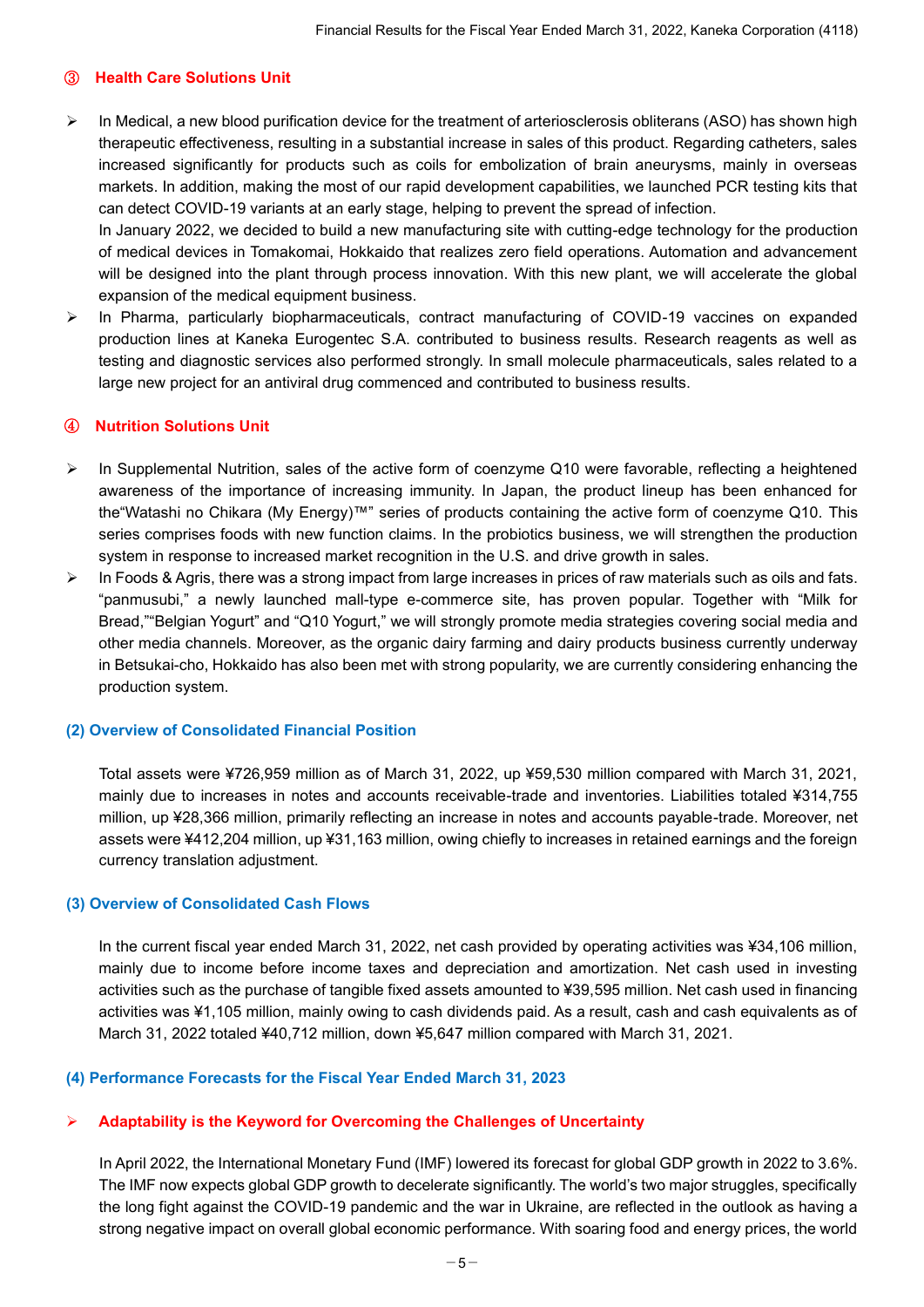is likely to see the global economic recovery trend start to lose steam. The change in economic conditions has been particularly notable since January 2022.

In addition, there is no way in foreseeing the risk of natural disasters caused by global warming. The situation is unpredictable.

On the other hand, the evolution of science and technology and innovation are accelerating. We are fully mobilizing chemistry's power of transformation to ambitiously turn pain caused by the global change into gain. We will preserve the global environment and contribute to the sustainable recovery of our humanity.

The continuous research and development efforts we have made over many years are starting to open the doors of possibility and hope toward solving the world's issues. Adaptability, which enables swift responses to change, is a matter of Kaneka's existence as a going concern.

Please look forward to what lies ahead for Kaneka.

# ➢ **An Excited and Exhilarated Trial & Error Experiment Driven Company**

Foundation businesses are working to identify uncharted frontiers in existing business domains and develop new technologies from fresh perspectives.

We are making progress in transforming foundation businesses into leading-edge businesses.

Unknown worlds lie not only far beyond what we know, but they can also be found right at our feet. The new domains that leading-edge businesses are trying to grow do not involve looking beyond the horizon and seeing what is unknown. Our researchers do not stay in safe places they already know, but they make a habit of taking bold steps beyond the horizon every day.

The boundless wonder and adventure of chemistry.

Both foundation businesses and leading-edge businesses are excited and exhilarated about the unknown and we are enjoying the process of conducting experiments that expose them to the unknown. While remaining aware of the need to shift domains and move into new frontiers in these ways, Kaneka has continued to transform itself through unique technologies. We will continue to attach great importance to Kaneka's scientific mindset.

In the current fiscal year, the Performance Polymers (MS) Solutions Vehicle was included in leading-edge businesses.

### ➢ **We Continued to Pursue Human Driven Management This Year. We Will Strengthen This Approach.**

Recently, one of the major changes in our hearts and minds has been that we have become strongly aware of the existence of the COVID-19 virus on a daily basis. We believe that viruses are also living creatures.

Additionally, carbon neutrality and global environmental issues have been simultaneously brought into focus, providing the opportunity for the world to recognize that the realization of a sustainable society is a shared theme. These trends are initiatives to recover our humanity.

We have established a task force to serve as the Engine of Sustainability Management. This new task force was created to ensure that ESG management and "Well-ness First" health management are upgraded and implemented throughout the Kaneka Group.

**Task Force** The Engine of Sustainability Management **Secretariat Division General Affairs (Stakeholders Relations) Department Investor & Public Relations Department Science Communications Bureau ESG Integrated Report Bureau Compliance Committee Safety Committee** DX & Carbon Neutral Committee Work Culture Committee **Diversity Committee** 

**Diagram of ESG Promotion System**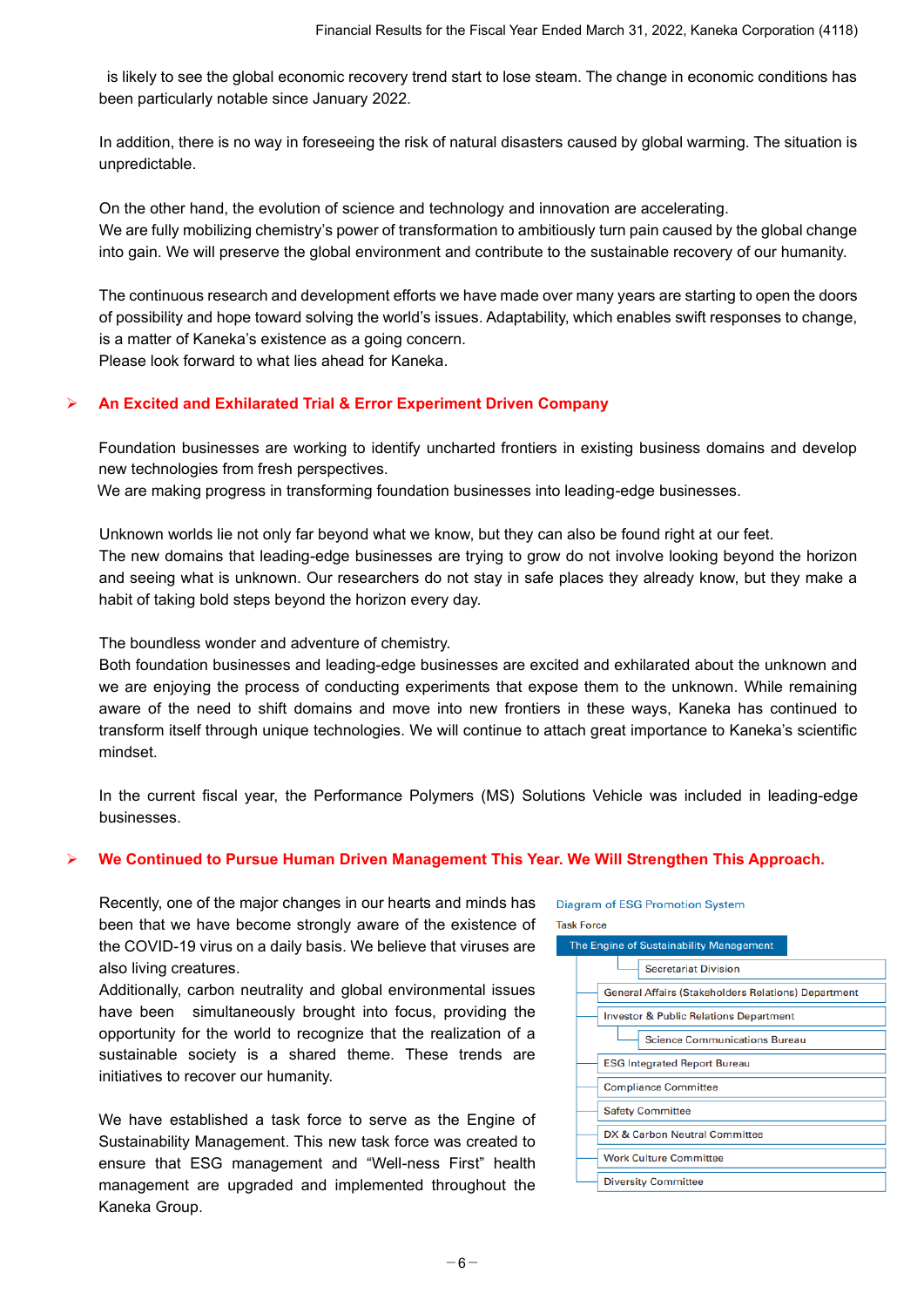The Engine of Sustainability Management will oversee and coordinate 8 real organizations, leading the formulation of action plans and visualization for each organization. As part of efforts to realize human driven management, it will strengthen and accelerate ESG management.

# ➢ **Consolidated Performance Forecasts for the Fiscal Year Ended March 31, 2023**

We have actively allocated management resources to research and development activities, which are positioned as investments for the future, while strengthening foundation businesses which generate cash.

As a result, we have made progress in the development of innovative technology and have initiated the social implementation of unique products and technologies as a solution provider. We will actively strive to spur a new dawn.

In leading-edge businesses, particularly in the Health Care Solutions Unit, sales are expected to grow for new blood purification devices and catheter products in Medical, as well as for biopharmaceuticals and small molecule pharmaceuticals in Pharma. Also, in the Quality of Life Solutions Unit, we anticipate further growth in sales of polyimide products for smartphones and resins for optical film in E & I Technology.

In foundation businesses, demand will remain very strong. Although raw materials are experiencing volatility and could be swayed by crude oil market conditions, we believe that the supply-demand balance for Vinyls and Chlor-Alkali will remain tight and market conditions will maintain a steady trend. In Modifiers, following on from the previous fiscal year, we expect that the improved business environment will remain in place, supported by growing demand due to economic recovery in Europe and the U.S. in addition to portfolio transformation. In Performance Fibers, growth in sales will continue mainly in Africa.

| <b>Business ponomianos for the novar your chaca march of, 2020 (riphilit, 2022 to march of, 2020</b> ) | FY2021  | <b>FY2022</b>   |                   |
|--------------------------------------------------------------------------------------------------------|---------|-----------------|-------------------|
|                                                                                                        | Result  | <b>Forecast</b> | <b>Difference</b> |
| Net sales (Millions of yen)                                                                            | 691,530 | 740,000         | 48,469            |
|                                                                                                        |         |                 | 7.0%              |
| Operating income (Millions of yen)                                                                     | 43,562  | 48,000          | 4,437             |
|                                                                                                        |         |                 | 10.2%             |
| Ordinary income (Millions of yen)                                                                      | 40,816  | 43,000          | 2,183             |
|                                                                                                        |         |                 | 5.3%              |
| Net income attributable to owners of parent                                                            | 26,487  | 28,000          | 1,512             |
| (Millions of yen)                                                                                      |         |                 | 5.7%              |
| Net income per share (yen)                                                                             | 406.01  | 420.60          | 14.59             |

Business performance for the fiscal year ended March 31, 2023 (April 1, 2022 to March 31, 2023)

# Net sales and operating income by segment for the fiscal year ended March 31, 2023 (Millions of yen)

|                     |         | <b>Net sales</b> |            |           | <b>Operating income</b> |                   |
|---------------------|---------|------------------|------------|-----------|-------------------------|-------------------|
|                     | FY2021  | <b>FY2022</b>    | Difference | FY2021    | <b>FY2022</b>           | <b>Difference</b> |
|                     | Result  | <b>Forecast</b>  |            | Result    | <b>Forecast</b>         |                   |
| <b>Material SU</b>  | 299,908 | 320,000          | 20,091     | 36,385    | 34,000                  | (2, 385)          |
|                     |         |                  | 6.7%       |           |                         | (6.6%)            |
| Quality of Life SU  | 169,067 | 185,000          | 15,932     | 16,942    | 20,500                  | 3,557             |
|                     |         |                  | 9.4%       |           |                         | 21.0%             |
| Health Care SU      | 58,936  | 69,500           | 10,563     | 12,662    | 15,800                  | 3,137             |
|                     |         |                  | 17.9%      |           |                         | 24.8%             |
| <b>Nutrition SU</b> | 162.554 | 164,500          | 1,945      | 5,084     | 6,800                   | 1,715             |
|                     |         |                  | 1.2%       |           |                         | 33.7%             |
| <b>Others</b>       | 1,062   | 1,000            | (62)       | 501       | 500                     | (1)               |
|                     |         |                  | $(5.9\%)$  |           |                         | (0.3%             |
|                     |         |                  |            | (28, 014) | (29,600)                | (1,585)           |
| Adjustment          | ۰       | ۰                | ۰          |           |                         |                   |
|                     |         |                  | 48,469     |           |                         | 4,437             |
| Total               | 691,530 | 740,000          | 7.0%       | 43,562    | 48,000                  | 10.2%             |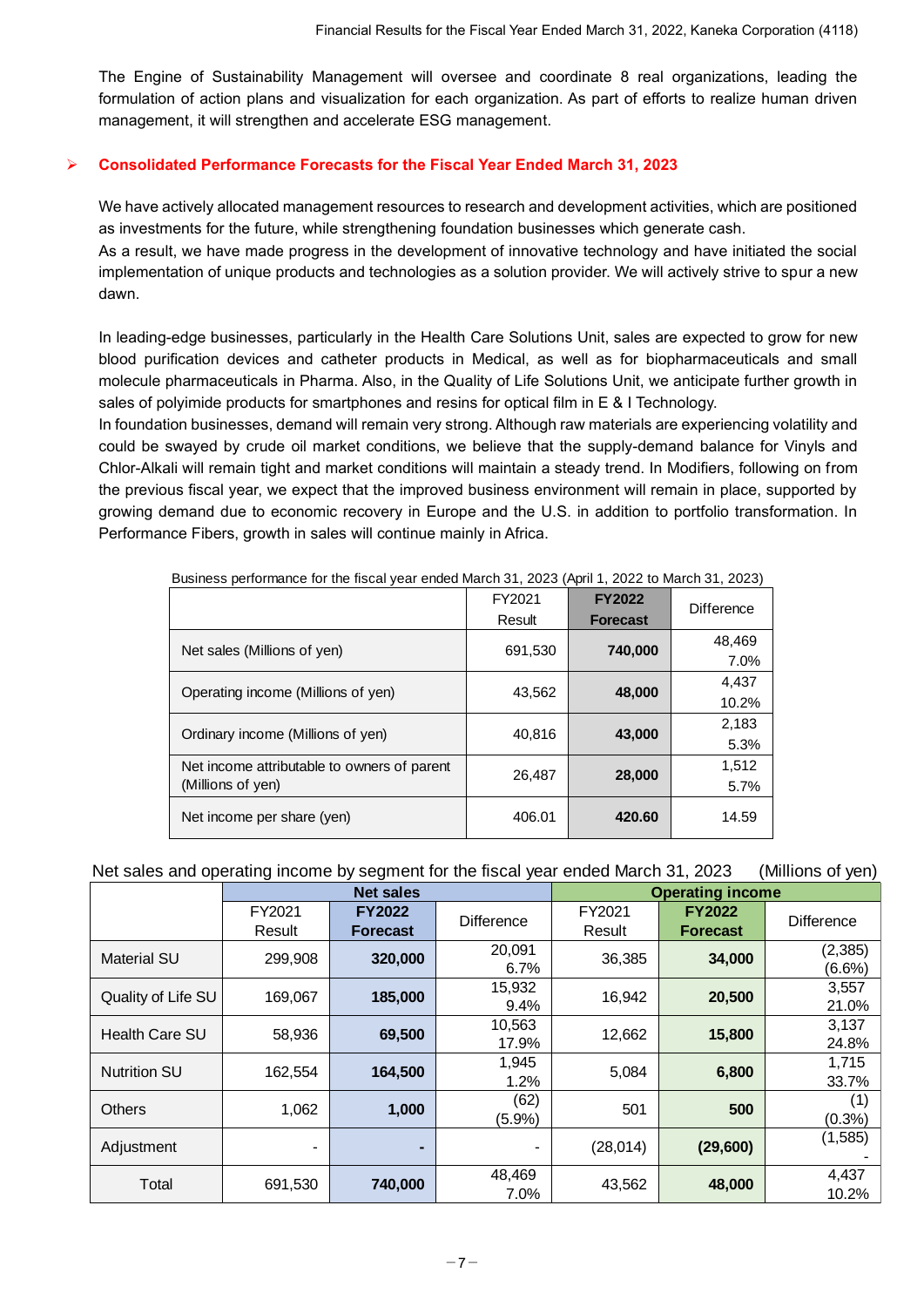With regard to the exchange rates and raw material prices, forecast figures assume an exchange rate of ¥120 to the U.S. dollar, ¥135 to the euro and a domestic naphtha price of ¥80,000 per kiloliter from April 1, 2022 onward.

- ※ The above performance forecasts for the Kaneka Group are regarded as reasonable based on information available at the time of the announcement. Readers should be aware that actual results might vary significantly from these forecasts due to various factors.
- 2. Basic Rationale for Selection of Accounting Standards

.

The Kaneka Group had adopted Japanese Generally Accepted Accounting Principles (Japanese GAAP). The timing of the adoption of International Financial Reporting Standards (IFRS) has not yet been determined at this time. However, we will keep collecting information.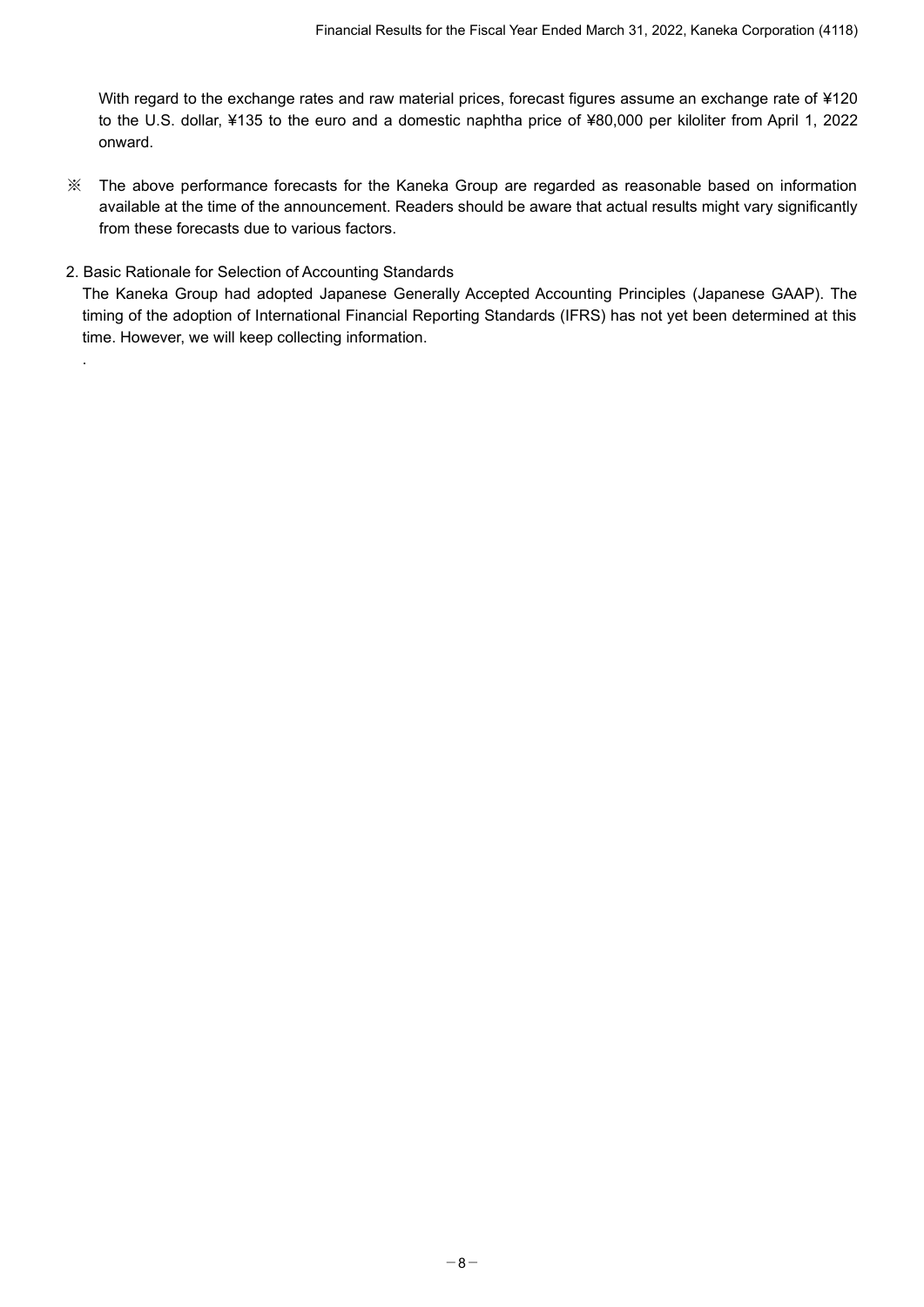### 3. Consolidated Financial Statements and Main Notes

(1) Consolidated Balance Sheets

|                                                          |                         | (Millions of yen)       |
|----------------------------------------------------------|-------------------------|-------------------------|
|                                                          | FY2020                  | FY2021                  |
|                                                          | As of<br>March 31, 2021 | As of<br>March 31, 2022 |
| Assets                                                   |                         |                         |
| <b>Current assets</b>                                    |                         |                         |
| Cash and deposits                                        | 47,716                  | 41,735                  |
| Notes and accounts receivable-trade                      | 135,618                 |                         |
| Notes and accounts receivable-trade, and contract assets |                         | 164,128                 |
| Short-term investment securities                         | 205                     | 217                     |
| Merchandise and finished goods                           | 54,161                  | 69,183                  |
| Work in process                                          | 9,198                   | 12,171                  |
| Raw materials and supplies                               | 46,325                  | 59,128                  |
| Other                                                    | 17,221                  | 17,897                  |
| Allowance for doubtful accounts                          | (1, 423)                | (1, 552)                |
| Total current assets                                     | 309,024                 | 362,910                 |
| Noncurrent assets                                        |                         |                         |
| Property, plant and equipment                            |                         |                         |
| Buildings and structures, net                            | 91,295                  | 92,052                  |
| Machinery, equipment and vehicles, net                   | 112,593                 | 110,339                 |
| Land                                                     | 31,744                  | 32,855                  |
| Construction in progress                                 | 21,808                  | 24,105                  |
| Other, net                                               | 11,721                  | 11,922                  |
| Total property, plant and equipment                      | 269,164                 | 271,275                 |
| Intangible assets                                        |                         |                         |
| Goodwill                                                 | 2,948                   | 2,559                   |
| Other                                                    | 10,881                  | 12,417                  |
| Total intangible assets                                  | 13,829                  | 14,977                  |
| Investments and other assets                             |                         |                         |
| Investment securities                                    | 57,917                  | 58,609                  |
| Investments in capital                                   | 206                     | 184                     |
| Long-term loans receivable                               | 761                     | 660                     |
| Long-term prepaid expenses                               | 2,143                   | 2,539                   |
| Deferred tax assets                                      | 6,206                   | 7,504                   |
| Other                                                    | 8,406                   | 8,599                   |
| Allowance for doubtful accounts                          | (229)                   | (300)                   |
| Total investments and other assets                       | 75,411                  | 77,796                  |
| Total noncurrent assets                                  | 358,405                 | 364,049                 |
| <b>Total assets</b>                                      | 667,429                 | 726,959                 |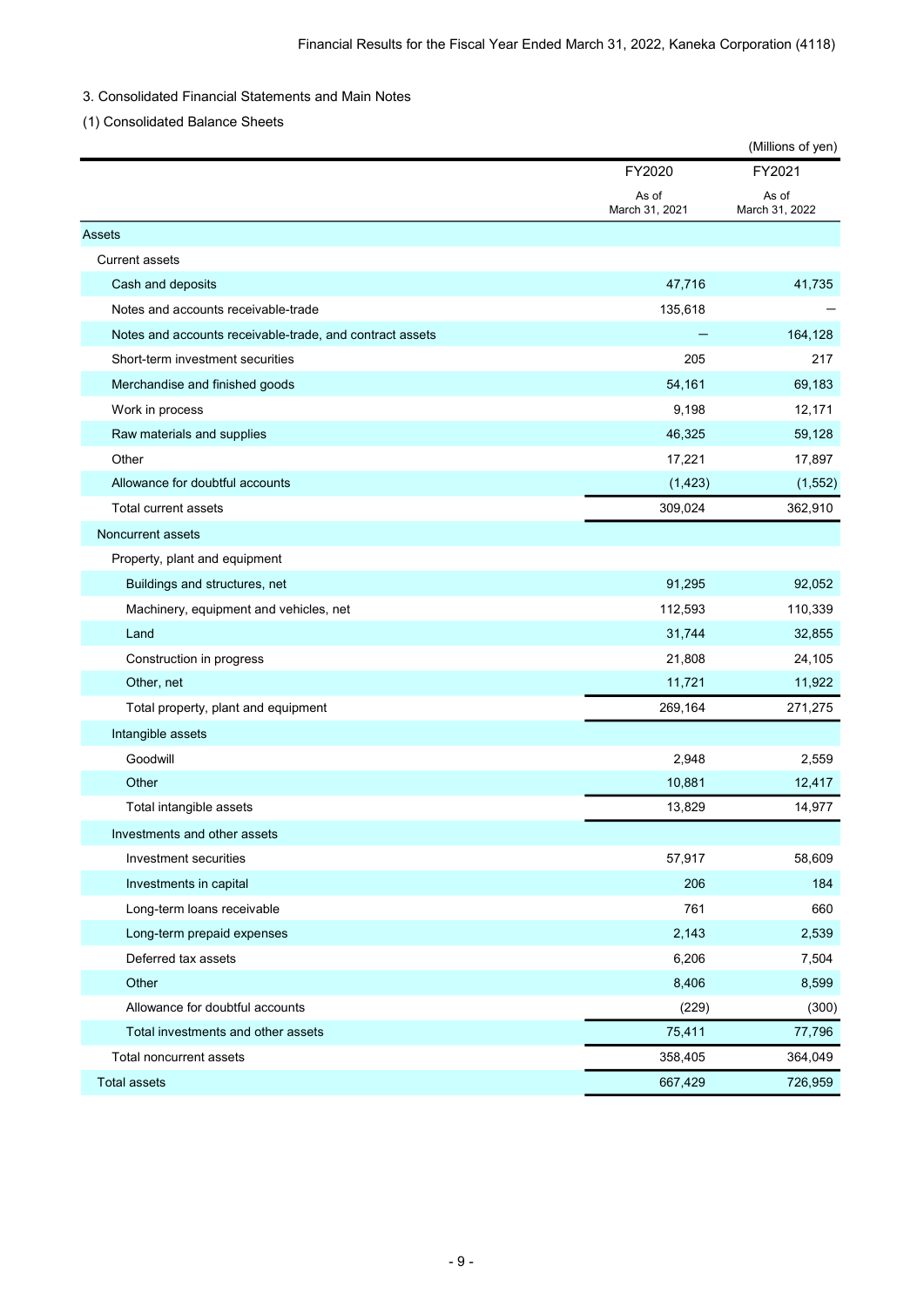|                                                       |                         | (Millions of yen)       |
|-------------------------------------------------------|-------------------------|-------------------------|
|                                                       | FY2020                  | FY2021                  |
|                                                       | As of<br>March 31, 2021 | As of<br>March 31, 2022 |
| Liabilities                                           |                         |                         |
| <b>Current liabilities</b>                            |                         |                         |
| Notes and accounts payable-trade                      | 75,757                  | 92,068                  |
| Short-term loans payable                              | 84,181                  | 89,992                  |
| Accounts payable-other                                | 27,253                  | 26,889                  |
| Accrued expenses                                      | 14,299                  | 15,332                  |
| Income taxes payable                                  | 4,376                   | 3,466                   |
| Accrued consumption taxes                             | 995                     | 672                     |
| Provision for directors' bonuses                      | 111                     | 134                     |
| Other                                                 | 5,327                   | 5,944                   |
| <b>Total current liabilities</b>                      | 212,303                 | 234,502                 |
| Noncurrent liabilities                                |                         |                         |
| Bonds payable                                         | 10,000                  | 10,000                  |
| Long-term loans payable                               | 25,161                  | 28,627                  |
| Deferred tax liabilities                              | 1,647                   | 2,018                   |
| Net defined benefit liability                         | 32,073                  | 31,559                  |
| Provision for directors' retirement benefits          | 314                     | 295                     |
| Provision for product warranties                      |                         | 2,331                   |
| Other                                                 | 4,889                   | 5,420                   |
| Total noncurrent liabilities                          | 74,085                  | 80,253                  |
| <b>Total liabilities</b>                              | 286,389                 | 314,755                 |
| Net assets                                            |                         |                         |
| Shareholders' equity                                  |                         |                         |
| Capital stock                                         | 33,046                  | 33,046                  |
| Capital surplus                                       | 31,103                  | 31,392                  |
| Retained earnings                                     | 289,544                 | 309,507                 |
| Treasury stock                                        | (11, 535)               | (11, 528)               |
| Total shareholders' equity                            | 342,159                 | 362,417                 |
| Accumulated other comprehensive income                |                         |                         |
| Valuation difference on available-for-sale securities | 20,863                  | 21,331                  |
| Deferred gains or losses on hedges                    | (9)                     | (4)                     |
| Foreign currency translation adjustment               | (3, 753)                | 4,381                   |
| Remeasurements of defined benefit plans               | (2, 160)                | (975)                   |
| Total accumulated other comprehensive income          | 14,939                  | 24,732                  |
| Subscription rights to shares                         | 516                     | 619                     |
| Non-controlling interests                             | 23,424                  | 24,435                  |
| Total net assets                                      | 381,040                 | 412,204                 |
| Total liabilities and net assets                      | 667,429                 | 726,959                 |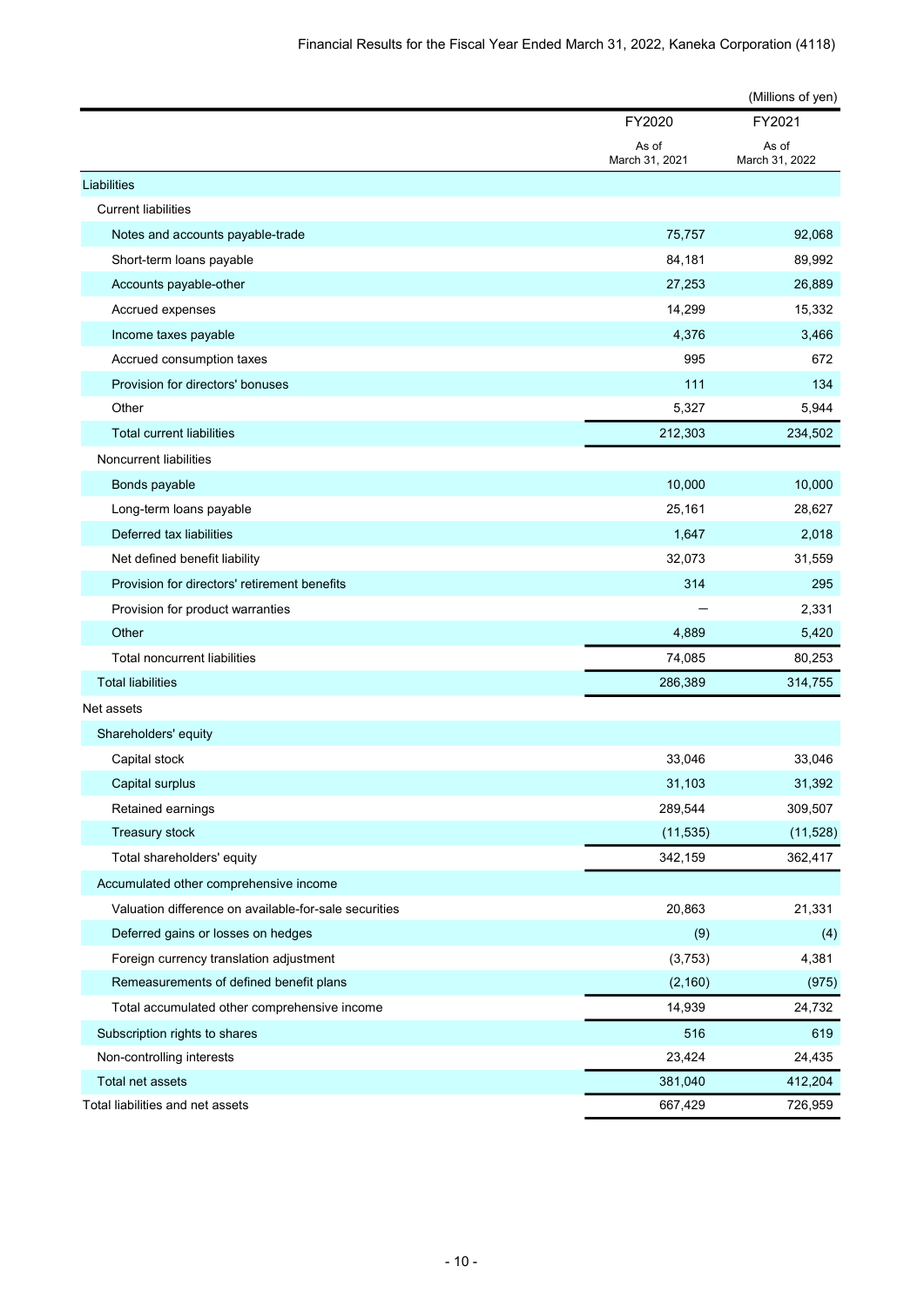# (2) Consolidated Statements of Income and Comprehensive Income

| <b>Consolidated Statements of Income</b>             |                                         | (Millions of yen)                       |
|------------------------------------------------------|-----------------------------------------|-----------------------------------------|
|                                                      | FY2020                                  | FY2021                                  |
|                                                      | From April 1, 2020<br>to March 31, 2021 | From April 1, 2021<br>to March 31, 2022 |
| Net sales                                            | 577,426                                 | 691,530                                 |
| Cost of sales                                        | 410,486                                 | 494,880                                 |
| Gross profit                                         | 166,940                                 | 196,649                                 |
| Selling, general and administrative expenses         | 139,395                                 | 153,086                                 |
| Operating income                                     | 27,544                                  | 43,562                                  |
| Non-operating income                                 |                                         |                                         |
| Interest income                                      | 97                                      | 178                                     |
| Dividends income                                     | 1,348                                   | 1,470                                   |
| Foreign exchange gains                               | 250                                     | 1,159                                   |
| Equity in earnings of affiliates                     | 109                                     | 132                                     |
| Other                                                | 924                                     | 740                                     |
| Total non-operating income                           | 2,729                                   | 3,681                                   |
| Non-operating expenses                               |                                         |                                         |
| Interest expenses                                    | 1,259                                   | 1,064                                   |
| Loss on retirement of noncurrent assets              | 2,402                                   | 1,638                                   |
| Other                                                | 4,546                                   | 3,724                                   |
| Total non-operating expenses                         | 8,207                                   | 6,427                                   |
| Ordinary income                                      | 22,066                                  | 40,816                                  |
| Extraordinary income                                 |                                         |                                         |
| Insurance claim income                               |                                         | 1,671                                   |
| Gain on sales of investment securities               | 796                                     |                                         |
| Compensation income for damage                       | 1,624                                   |                                         |
| Total extraordinary income                           | 2,420                                   | 1,671                                   |
| <b>Extraordinary losses</b>                          |                                         |                                         |
| Litigation expenses                                  | 289                                     |                                         |
| Restructuring charges                                |                                         | 2,692                                   |
| Impairment losses                                    | 897                                     | 1,059                                   |
| Product warranty expense                             |                                         | 2,331                                   |
| Loss on disaster                                     | 1,099                                   |                                         |
| Total extraordinary losses                           | 2,286                                   | 6,082                                   |
| Income before income taxes                           | 22,201                                  | 36,405                                  |
| Income taxes-current                                 | 6,372                                   | 10,075                                  |
| Income taxes-deferred                                | (1, 354)                                | (1, 398)                                |
| Total income taxes                                   | 5,017                                   | 8,676                                   |
| Net income                                           | 17,184                                  | 27,728                                  |
| Net income attributable to non-controlling interests | 1,353                                   | 1,240                                   |
| Net income attributable to owners of parent          | 15,831                                  | 26,487                                  |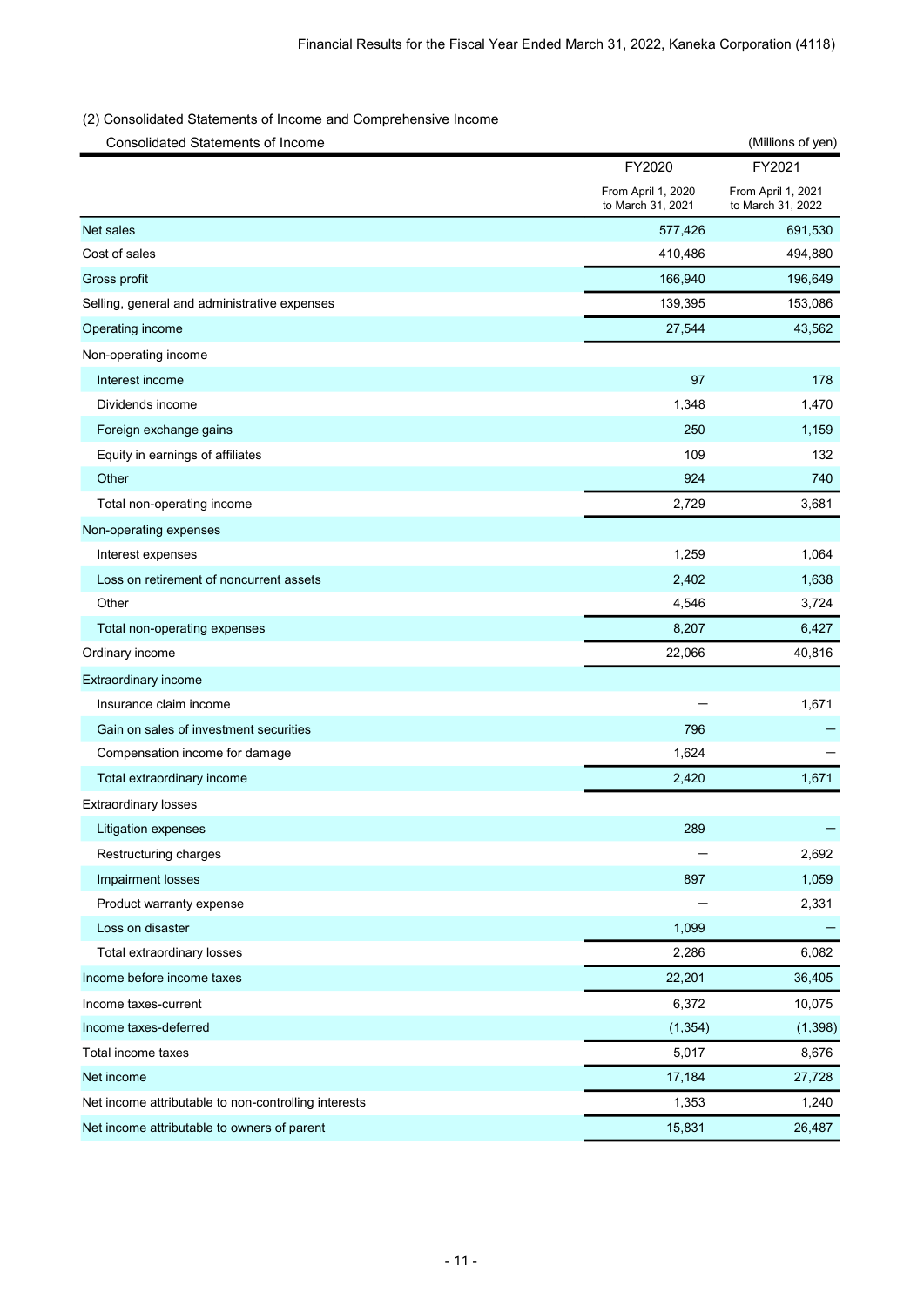### Consolidated Statements of Comprehensive Income

|                                                                                        |                                         | (Millions of yen)                       |
|----------------------------------------------------------------------------------------|-----------------------------------------|-----------------------------------------|
|                                                                                        | FY2020                                  | FY2021                                  |
|                                                                                        | From April 1, 2020<br>to March 31, 2021 | From April 1, 2021<br>to March 31, 2022 |
| Net income                                                                             | 17,184                                  | 27,728                                  |
| Other comprehensive income                                                             |                                         |                                         |
| Valuation difference on available-for-sale securities                                  | 6,746                                   | 455                                     |
| Deferred gains or losses on hedges                                                     | 93                                      | 5                                       |
| Foreign currency translation adjustment                                                | 3,924                                   | 8,495                                   |
| Remeasurements of defined benefit plans, net of tax                                    | 5,825                                   | 1,179                                   |
| Share of other comprehensive income of associates accounted for using equity<br>method | 10                                      | (7)                                     |
| Total other comprehensive income                                                       | 16,600                                  | 10,128                                  |
| Comprehensive income                                                                   | 33,784                                  | 37,856                                  |
| Comprehensive income attributable to                                                   |                                         |                                         |
| Comprehensive income attributable to owners of parent                                  | 31,978                                  | 36,280                                  |
| Comprehensive income attributable to non-controlling interests                         | 1,806                                   | 1,575                                   |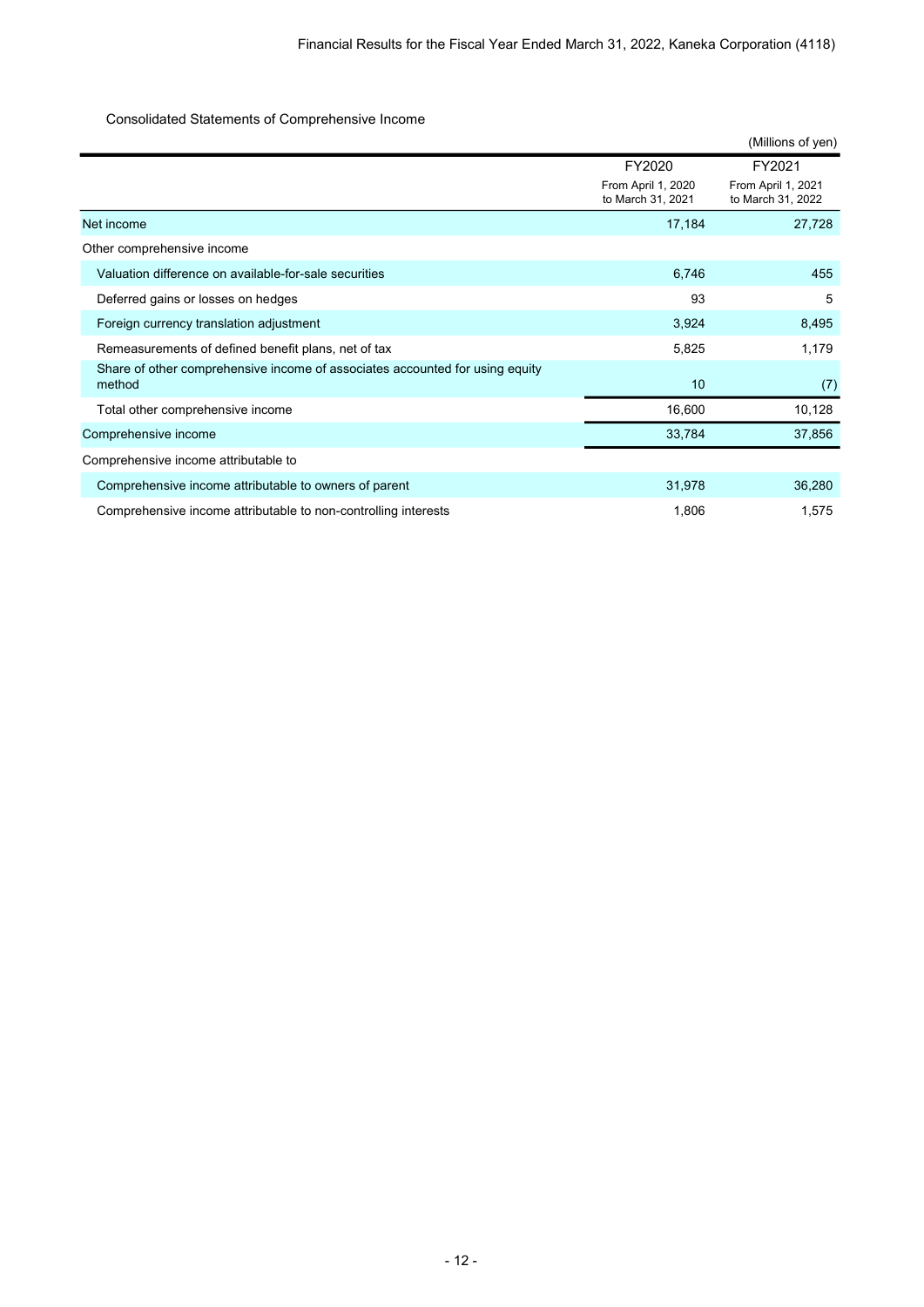#### (3) Consolidated Statements of Changes in Shareholders' Equity Previous fiscal year (From April 1, 2020 to March 31, 2021)

|                                                                                                 |                  |                    |                      |                | (Millions of yen)                |
|-------------------------------------------------------------------------------------------------|------------------|--------------------|----------------------|----------------|----------------------------------|
|                                                                                                 |                  |                    | Shareholders' equity |                |                                  |
|                                                                                                 | Capital<br>stock | Capital<br>surplus | Retained<br>earnings | Treasury stock | Total<br>shareholders'<br>equity |
| Balance at beginning of period                                                                  | 33,046           | 30,962             | 280,265              | (11, 583)      | 332,691                          |
| Changes of items during period                                                                  |                  |                    |                      |                |                                  |
| Dividends of surplus                                                                            |                  |                    | (6, 523)             |                | (6, 523)                         |
| Change in scope of consolidation                                                                |                  |                    | (21)                 |                | (21)                             |
| Net income attributable to owners of<br>parent                                                  |                  |                    | 15,831               |                | 15,831                           |
| Purchase of treasury stock                                                                      |                  |                    |                      | (3)            | (3)                              |
| Disposal of treasury stock                                                                      |                  |                    | (7)                  | 52             | 44                               |
| Change in ownership interest of parent<br>due to transactions with non-controlling<br>interests |                  | 141                |                      |                | 141                              |
| Net changes of items other than<br>shareholders' equity                                         |                  |                    |                      |                |                                  |
| Total changes of items during period                                                            |                  | 141                | 9,278                | 48             | 9,467                            |
| Balance at end of period                                                                        | 33,046           | 31,103             | 289,544              | (11, 535)      | 342,159                          |

|                                                                                                 |                                                                       |                                             |                                                  | Accumulated other comprehensive income        |                                                          |                                  |                             |                     |
|-------------------------------------------------------------------------------------------------|-----------------------------------------------------------------------|---------------------------------------------|--------------------------------------------------|-----------------------------------------------|----------------------------------------------------------|----------------------------------|-----------------------------|---------------------|
|                                                                                                 | Valuation<br>difference<br>on<br>available-<br>for-sale<br>securities | Deferred<br>gains or<br>losses on<br>hedges | Foreign<br>currency<br>translation<br>adjustment | Remeasurements of<br>defined benefit<br>plans | Total<br>accumulated<br>other<br>comprehensive<br>income | Subscription<br>rights to shares | Noncontrolling<br>interests | Total net<br>assets |
| Balance at beginning of the period                                                              | 14,246                                                                | (103)                                       | (7, 395)                                         | (7,956)                                       | (1,208)                                                  | 482                              | 22,128                      | 354,094             |
| Changes of items during period                                                                  |                                                                       |                                             |                                                  |                                               |                                                          |                                  |                             |                     |
| Dividends of surplus                                                                            |                                                                       |                                             |                                                  |                                               |                                                          |                                  |                             | (6, 523)            |
| Change in scope of consolidation                                                                |                                                                       |                                             |                                                  |                                               |                                                          |                                  |                             | (21)                |
| Net income attributable to owners of<br>parent                                                  |                                                                       |                                             |                                                  |                                               |                                                          |                                  |                             | 15,831              |
| Purchase of treasury stock                                                                      |                                                                       |                                             |                                                  |                                               |                                                          |                                  |                             | (3)                 |
| Disposal of treasury stock                                                                      |                                                                       |                                             |                                                  |                                               |                                                          |                                  |                             | 44                  |
| Change in ownership interest of parent<br>due to transactions with non-controlling<br>interests |                                                                       |                                             |                                                  |                                               |                                                          |                                  |                             | 141                 |
| Net changes of items other than<br>shareholders' equity                                         | 6,616                                                                 | 93                                          | 3,641                                            | 5,796                                         | 16,147                                                   | 34                               | 1,295                       | 17,477              |
| Total changes of items during period                                                            | 6,616                                                                 | 93                                          | 3,641                                            | 5,796                                         | 16,147                                                   | 34                               | 1,295                       | 26,945              |
| Balance at end of period                                                                        | 20,863                                                                | (9)                                         | (3,753)                                          | (2, 160)                                      | 14,939                                                   | 516                              | 23,424                      | 381,040             |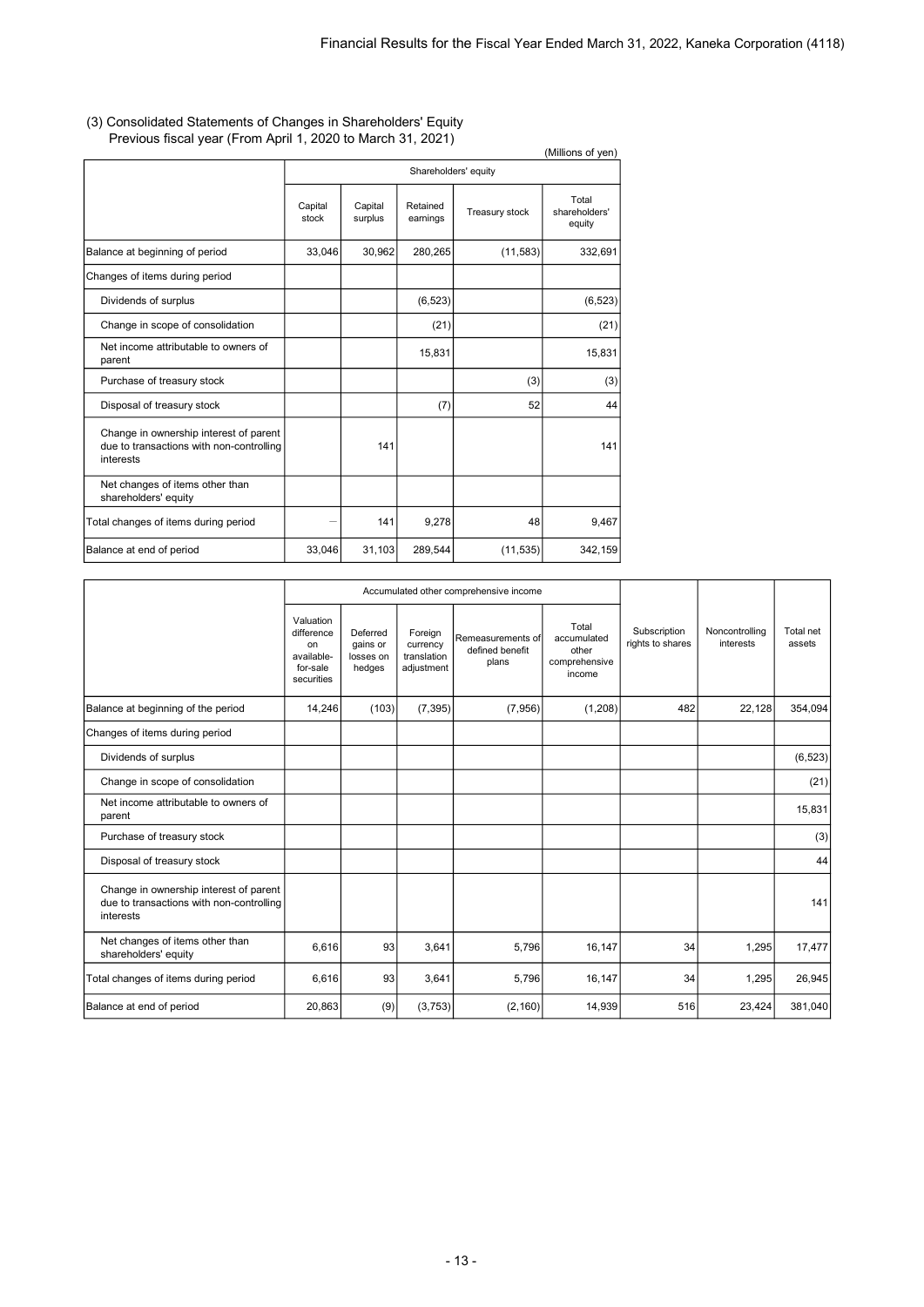# Current fiscal year (From April 1, 2021 to March 31, 2022)

| Current ilscar year (Front April 1, 2021 to March 31, 2022)                                      |                      |                    |                      |                | (Millions of yen)                |  |
|--------------------------------------------------------------------------------------------------|----------------------|--------------------|----------------------|----------------|----------------------------------|--|
|                                                                                                  | Shareholders' equity |                    |                      |                |                                  |  |
|                                                                                                  | Capital<br>stock     | Capital<br>surplus | Retained<br>earnings | Treasury stock | Total<br>shareholders'<br>equity |  |
| Balance at beginning of the period                                                               | 33,046               | 31,103             | 289,544              | (11, 535)      | 342,159                          |  |
| Changes of items during period                                                                   |                      |                    |                      |                |                                  |  |
| Dividends of surplus                                                                             |                      |                    | (6, 523)             |                | (6, 523)                         |  |
| Net income attributable to owners of<br>parent                                                   |                      |                    | 26,487               |                | 26,487                           |  |
| Purchase of treasury stock                                                                       |                      |                    |                      | (4)            | (4)                              |  |
| Disposal of treasury stock                                                                       |                      |                    | (1)                  | 10             | 9                                |  |
| Change in ownership interest of parent<br>due to transactions with non-<br>controlling interests |                      | 289                |                      |                | 289                              |  |
| Net changes of items other than<br>shareholders' equity                                          |                      |                    |                      |                |                                  |  |
| Total changes of items during period                                                             |                      | 289                | 19,963               | 6              | 20,258                           |  |
| Balance at end of the period                                                                     | 33,046               | 31,392             | 309,507              | (11, 528)      | 362,417                          |  |

|                                                                                                  |                                                                       |                                             |                                                  | Accumulated other comprehensive income        |                                                          |                                  |                             |                     |
|--------------------------------------------------------------------------------------------------|-----------------------------------------------------------------------|---------------------------------------------|--------------------------------------------------|-----------------------------------------------|----------------------------------------------------------|----------------------------------|-----------------------------|---------------------|
|                                                                                                  | Valuation<br>difference<br>on<br>available-<br>for-sale<br>securities | Deferred<br>gains or<br>losses on<br>hedges | Foreign<br>currency<br>translation<br>adjustment | Remeasurements of<br>defined benefit<br>plans | Total<br>accumulated<br>other<br>comprehensive<br>income | Subscription<br>rights to shares | Noncontrolling<br>interests | Total net<br>assets |
| Balance at beginning of the period                                                               | 20,863                                                                | (9)                                         | (3,753)                                          | (2, 160)                                      | 14,939                                                   | 516                              | 23,424                      | 381,040             |
| Changes of items during period                                                                   |                                                                       |                                             |                                                  |                                               |                                                          |                                  |                             |                     |
| Dividends of surplus                                                                             |                                                                       |                                             |                                                  |                                               |                                                          |                                  |                             | (6, 523)            |
| Net income attributable to owners of<br>parent                                                   |                                                                       |                                             |                                                  |                                               |                                                          |                                  |                             | 26,487              |
| Purchase of treasury stock                                                                       |                                                                       |                                             |                                                  |                                               |                                                          |                                  |                             | (4)                 |
| Disposal of treasury stock                                                                       |                                                                       |                                             |                                                  |                                               |                                                          |                                  |                             | 9                   |
| Change in ownership interest of parent<br>due to transactions with non-<br>controlling interests |                                                                       |                                             |                                                  |                                               |                                                          |                                  |                             | 289                 |
| Net changes of items other than<br>shareholders' equity                                          | 468                                                                   | 5                                           | 8,135                                            | 1,184                                         | 9,793                                                    | 102                              | 1,010                       | 10,905              |
| Total changes of items during period                                                             | 468                                                                   | 5                                           | 8,135                                            | 1,184                                         | 9,793                                                    | 102                              | 1,010                       | 31,163              |
| Balance at end of the period                                                                     | 21,331                                                                | (4)                                         | 4,381                                            | (975)                                         | 24,732                                                   | 619                              | 24,435                      | 412,204             |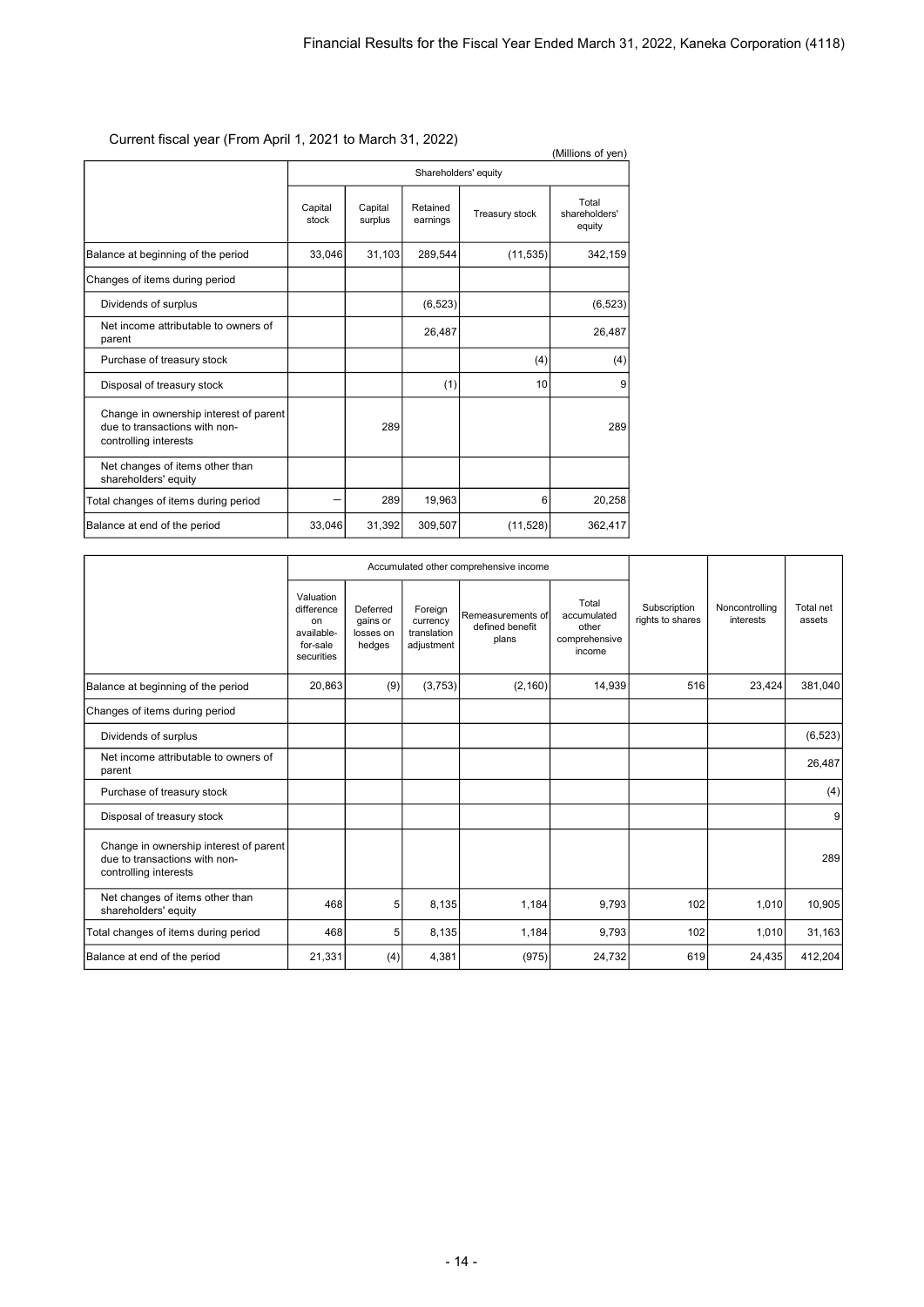# (4) Consolidated Statements of Cash Flows

| FY2021<br>FY2020<br>From April 1, 2020<br>From April 1, 2021<br>to March 31, 2021<br>to March 31, 2022<br>Net cash provided by (used in) operating activities<br>Income before income taxes<br>22,201<br>36,405<br>Depreciation and amortization<br>36,262<br>37,953<br>2,692<br>Restructuring charges<br>897<br>1,059<br>Impairment losses<br>2,331<br>Product warranty expense<br>Insurance claim income<br>(1,671)<br>(1,624)<br>Compensation income for damage<br>2,034<br>879<br>Increase (decrease) in net defined benefit liability<br>Increase (decrease) in allowance for doubtful accounts<br>59<br>162<br>Interest and dividends income<br>(1, 445)<br>(1,648)<br>1,259<br>1,064<br>Interest expenses<br>Equity in losses (earnings) of affiliates<br>(109)<br>(132)<br>765<br>Loss (gain) on disposal of noncurrent assets<br>498<br>Loss (gain) on sales of investment securities<br>(796)<br>(25,608)<br>Decrease (increase) in notes and accounts receivable-trade<br>(246)<br>8,838<br>Decrease (increase) in inventories<br>(27, 541)<br>1,392<br>14,628<br>Increase (decrease) in notes and accounts payable-trade<br>Other, net<br>6,221<br>3,308<br>Subtotal<br>75,710<br>44,381<br>Interest and dividends income received<br>1,533<br>1,717<br>(1,325)<br>Interest expenses paid<br>(1,085)<br>Proceeds from insurance income<br>512<br>1,624<br>Compensation for damage income received<br>(3,502)<br>Income taxes paid<br>(11, 419)<br>Net cash provided by (used in) operating activities<br>74,040<br>34,106<br>Net cash provided by (used in) investing activities<br>Purchase of property, plant and equipment<br>(39, 431)<br>(37, 329)<br>Purchase of intangible assets<br>(2,965)<br>(2,601)<br>Purchase of investment securities<br>(74)<br>(77)<br>Proceeds from sales and distributions of investment securities<br>57<br>877<br>104<br>Proceeds from redemptions of investment securities<br>Purchase of shares of subsidiaries resulting in change in scope of consolidation<br>(336)<br>Payments of loans receivable<br>(874)<br>(398)<br>Collection of loans receivable<br>1,145<br>632<br>Other, net<br>(1, 191)<br>(362)<br>Net cash provided by (used in) investing activities<br>(43, 229)<br>(39, 595) |  | (Millions of yen) |
|--------------------------------------------------------------------------------------------------------------------------------------------------------------------------------------------------------------------------------------------------------------------------------------------------------------------------------------------------------------------------------------------------------------------------------------------------------------------------------------------------------------------------------------------------------------------------------------------------------------------------------------------------------------------------------------------------------------------------------------------------------------------------------------------------------------------------------------------------------------------------------------------------------------------------------------------------------------------------------------------------------------------------------------------------------------------------------------------------------------------------------------------------------------------------------------------------------------------------------------------------------------------------------------------------------------------------------------------------------------------------------------------------------------------------------------------------------------------------------------------------------------------------------------------------------------------------------------------------------------------------------------------------------------------------------------------------------------------------------------------------------------------------------------------------------------------------------------------------------------------------------------------------------------------------------------------------------------------------------------------------------------------------------------------------------------------------------------------------------------------------------------------------------------------------------------------------------------------------------------------------|--|-------------------|
|                                                                                                                                                                                                                                                                                                                                                                                                                                                                                                                                                                                                                                                                                                                                                                                                                                                                                                                                                                                                                                                                                                                                                                                                                                                                                                                                                                                                                                                                                                                                                                                                                                                                                                                                                                                                                                                                                                                                                                                                                                                                                                                                                                                                                                                  |  |                   |
|                                                                                                                                                                                                                                                                                                                                                                                                                                                                                                                                                                                                                                                                                                                                                                                                                                                                                                                                                                                                                                                                                                                                                                                                                                                                                                                                                                                                                                                                                                                                                                                                                                                                                                                                                                                                                                                                                                                                                                                                                                                                                                                                                                                                                                                  |  |                   |
|                                                                                                                                                                                                                                                                                                                                                                                                                                                                                                                                                                                                                                                                                                                                                                                                                                                                                                                                                                                                                                                                                                                                                                                                                                                                                                                                                                                                                                                                                                                                                                                                                                                                                                                                                                                                                                                                                                                                                                                                                                                                                                                                                                                                                                                  |  |                   |
|                                                                                                                                                                                                                                                                                                                                                                                                                                                                                                                                                                                                                                                                                                                                                                                                                                                                                                                                                                                                                                                                                                                                                                                                                                                                                                                                                                                                                                                                                                                                                                                                                                                                                                                                                                                                                                                                                                                                                                                                                                                                                                                                                                                                                                                  |  |                   |
|                                                                                                                                                                                                                                                                                                                                                                                                                                                                                                                                                                                                                                                                                                                                                                                                                                                                                                                                                                                                                                                                                                                                                                                                                                                                                                                                                                                                                                                                                                                                                                                                                                                                                                                                                                                                                                                                                                                                                                                                                                                                                                                                                                                                                                                  |  |                   |
|                                                                                                                                                                                                                                                                                                                                                                                                                                                                                                                                                                                                                                                                                                                                                                                                                                                                                                                                                                                                                                                                                                                                                                                                                                                                                                                                                                                                                                                                                                                                                                                                                                                                                                                                                                                                                                                                                                                                                                                                                                                                                                                                                                                                                                                  |  |                   |
|                                                                                                                                                                                                                                                                                                                                                                                                                                                                                                                                                                                                                                                                                                                                                                                                                                                                                                                                                                                                                                                                                                                                                                                                                                                                                                                                                                                                                                                                                                                                                                                                                                                                                                                                                                                                                                                                                                                                                                                                                                                                                                                                                                                                                                                  |  |                   |
|                                                                                                                                                                                                                                                                                                                                                                                                                                                                                                                                                                                                                                                                                                                                                                                                                                                                                                                                                                                                                                                                                                                                                                                                                                                                                                                                                                                                                                                                                                                                                                                                                                                                                                                                                                                                                                                                                                                                                                                                                                                                                                                                                                                                                                                  |  |                   |
|                                                                                                                                                                                                                                                                                                                                                                                                                                                                                                                                                                                                                                                                                                                                                                                                                                                                                                                                                                                                                                                                                                                                                                                                                                                                                                                                                                                                                                                                                                                                                                                                                                                                                                                                                                                                                                                                                                                                                                                                                                                                                                                                                                                                                                                  |  |                   |
|                                                                                                                                                                                                                                                                                                                                                                                                                                                                                                                                                                                                                                                                                                                                                                                                                                                                                                                                                                                                                                                                                                                                                                                                                                                                                                                                                                                                                                                                                                                                                                                                                                                                                                                                                                                                                                                                                                                                                                                                                                                                                                                                                                                                                                                  |  |                   |
|                                                                                                                                                                                                                                                                                                                                                                                                                                                                                                                                                                                                                                                                                                                                                                                                                                                                                                                                                                                                                                                                                                                                                                                                                                                                                                                                                                                                                                                                                                                                                                                                                                                                                                                                                                                                                                                                                                                                                                                                                                                                                                                                                                                                                                                  |  |                   |
|                                                                                                                                                                                                                                                                                                                                                                                                                                                                                                                                                                                                                                                                                                                                                                                                                                                                                                                                                                                                                                                                                                                                                                                                                                                                                                                                                                                                                                                                                                                                                                                                                                                                                                                                                                                                                                                                                                                                                                                                                                                                                                                                                                                                                                                  |  |                   |
|                                                                                                                                                                                                                                                                                                                                                                                                                                                                                                                                                                                                                                                                                                                                                                                                                                                                                                                                                                                                                                                                                                                                                                                                                                                                                                                                                                                                                                                                                                                                                                                                                                                                                                                                                                                                                                                                                                                                                                                                                                                                                                                                                                                                                                                  |  |                   |
|                                                                                                                                                                                                                                                                                                                                                                                                                                                                                                                                                                                                                                                                                                                                                                                                                                                                                                                                                                                                                                                                                                                                                                                                                                                                                                                                                                                                                                                                                                                                                                                                                                                                                                                                                                                                                                                                                                                                                                                                                                                                                                                                                                                                                                                  |  |                   |
|                                                                                                                                                                                                                                                                                                                                                                                                                                                                                                                                                                                                                                                                                                                                                                                                                                                                                                                                                                                                                                                                                                                                                                                                                                                                                                                                                                                                                                                                                                                                                                                                                                                                                                                                                                                                                                                                                                                                                                                                                                                                                                                                                                                                                                                  |  |                   |
|                                                                                                                                                                                                                                                                                                                                                                                                                                                                                                                                                                                                                                                                                                                                                                                                                                                                                                                                                                                                                                                                                                                                                                                                                                                                                                                                                                                                                                                                                                                                                                                                                                                                                                                                                                                                                                                                                                                                                                                                                                                                                                                                                                                                                                                  |  |                   |
|                                                                                                                                                                                                                                                                                                                                                                                                                                                                                                                                                                                                                                                                                                                                                                                                                                                                                                                                                                                                                                                                                                                                                                                                                                                                                                                                                                                                                                                                                                                                                                                                                                                                                                                                                                                                                                                                                                                                                                                                                                                                                                                                                                                                                                                  |  |                   |
|                                                                                                                                                                                                                                                                                                                                                                                                                                                                                                                                                                                                                                                                                                                                                                                                                                                                                                                                                                                                                                                                                                                                                                                                                                                                                                                                                                                                                                                                                                                                                                                                                                                                                                                                                                                                                                                                                                                                                                                                                                                                                                                                                                                                                                                  |  |                   |
|                                                                                                                                                                                                                                                                                                                                                                                                                                                                                                                                                                                                                                                                                                                                                                                                                                                                                                                                                                                                                                                                                                                                                                                                                                                                                                                                                                                                                                                                                                                                                                                                                                                                                                                                                                                                                                                                                                                                                                                                                                                                                                                                                                                                                                                  |  |                   |
|                                                                                                                                                                                                                                                                                                                                                                                                                                                                                                                                                                                                                                                                                                                                                                                                                                                                                                                                                                                                                                                                                                                                                                                                                                                                                                                                                                                                                                                                                                                                                                                                                                                                                                                                                                                                                                                                                                                                                                                                                                                                                                                                                                                                                                                  |  |                   |
|                                                                                                                                                                                                                                                                                                                                                                                                                                                                                                                                                                                                                                                                                                                                                                                                                                                                                                                                                                                                                                                                                                                                                                                                                                                                                                                                                                                                                                                                                                                                                                                                                                                                                                                                                                                                                                                                                                                                                                                                                                                                                                                                                                                                                                                  |  |                   |
|                                                                                                                                                                                                                                                                                                                                                                                                                                                                                                                                                                                                                                                                                                                                                                                                                                                                                                                                                                                                                                                                                                                                                                                                                                                                                                                                                                                                                                                                                                                                                                                                                                                                                                                                                                                                                                                                                                                                                                                                                                                                                                                                                                                                                                                  |  |                   |
|                                                                                                                                                                                                                                                                                                                                                                                                                                                                                                                                                                                                                                                                                                                                                                                                                                                                                                                                                                                                                                                                                                                                                                                                                                                                                                                                                                                                                                                                                                                                                                                                                                                                                                                                                                                                                                                                                                                                                                                                                                                                                                                                                                                                                                                  |  |                   |
|                                                                                                                                                                                                                                                                                                                                                                                                                                                                                                                                                                                                                                                                                                                                                                                                                                                                                                                                                                                                                                                                                                                                                                                                                                                                                                                                                                                                                                                                                                                                                                                                                                                                                                                                                                                                                                                                                                                                                                                                                                                                                                                                                                                                                                                  |  |                   |
|                                                                                                                                                                                                                                                                                                                                                                                                                                                                                                                                                                                                                                                                                                                                                                                                                                                                                                                                                                                                                                                                                                                                                                                                                                                                                                                                                                                                                                                                                                                                                                                                                                                                                                                                                                                                                                                                                                                                                                                                                                                                                                                                                                                                                                                  |  |                   |
|                                                                                                                                                                                                                                                                                                                                                                                                                                                                                                                                                                                                                                                                                                                                                                                                                                                                                                                                                                                                                                                                                                                                                                                                                                                                                                                                                                                                                                                                                                                                                                                                                                                                                                                                                                                                                                                                                                                                                                                                                                                                                                                                                                                                                                                  |  |                   |
|                                                                                                                                                                                                                                                                                                                                                                                                                                                                                                                                                                                                                                                                                                                                                                                                                                                                                                                                                                                                                                                                                                                                                                                                                                                                                                                                                                                                                                                                                                                                                                                                                                                                                                                                                                                                                                                                                                                                                                                                                                                                                                                                                                                                                                                  |  |                   |
|                                                                                                                                                                                                                                                                                                                                                                                                                                                                                                                                                                                                                                                                                                                                                                                                                                                                                                                                                                                                                                                                                                                                                                                                                                                                                                                                                                                                                                                                                                                                                                                                                                                                                                                                                                                                                                                                                                                                                                                                                                                                                                                                                                                                                                                  |  |                   |
|                                                                                                                                                                                                                                                                                                                                                                                                                                                                                                                                                                                                                                                                                                                                                                                                                                                                                                                                                                                                                                                                                                                                                                                                                                                                                                                                                                                                                                                                                                                                                                                                                                                                                                                                                                                                                                                                                                                                                                                                                                                                                                                                                                                                                                                  |  |                   |
|                                                                                                                                                                                                                                                                                                                                                                                                                                                                                                                                                                                                                                                                                                                                                                                                                                                                                                                                                                                                                                                                                                                                                                                                                                                                                                                                                                                                                                                                                                                                                                                                                                                                                                                                                                                                                                                                                                                                                                                                                                                                                                                                                                                                                                                  |  |                   |
|                                                                                                                                                                                                                                                                                                                                                                                                                                                                                                                                                                                                                                                                                                                                                                                                                                                                                                                                                                                                                                                                                                                                                                                                                                                                                                                                                                                                                                                                                                                                                                                                                                                                                                                                                                                                                                                                                                                                                                                                                                                                                                                                                                                                                                                  |  |                   |
|                                                                                                                                                                                                                                                                                                                                                                                                                                                                                                                                                                                                                                                                                                                                                                                                                                                                                                                                                                                                                                                                                                                                                                                                                                                                                                                                                                                                                                                                                                                                                                                                                                                                                                                                                                                                                                                                                                                                                                                                                                                                                                                                                                                                                                                  |  |                   |
|                                                                                                                                                                                                                                                                                                                                                                                                                                                                                                                                                                                                                                                                                                                                                                                                                                                                                                                                                                                                                                                                                                                                                                                                                                                                                                                                                                                                                                                                                                                                                                                                                                                                                                                                                                                                                                                                                                                                                                                                                                                                                                                                                                                                                                                  |  |                   |
|                                                                                                                                                                                                                                                                                                                                                                                                                                                                                                                                                                                                                                                                                                                                                                                                                                                                                                                                                                                                                                                                                                                                                                                                                                                                                                                                                                                                                                                                                                                                                                                                                                                                                                                                                                                                                                                                                                                                                                                                                                                                                                                                                                                                                                                  |  |                   |
|                                                                                                                                                                                                                                                                                                                                                                                                                                                                                                                                                                                                                                                                                                                                                                                                                                                                                                                                                                                                                                                                                                                                                                                                                                                                                                                                                                                                                                                                                                                                                                                                                                                                                                                                                                                                                                                                                                                                                                                                                                                                                                                                                                                                                                                  |  |                   |
|                                                                                                                                                                                                                                                                                                                                                                                                                                                                                                                                                                                                                                                                                                                                                                                                                                                                                                                                                                                                                                                                                                                                                                                                                                                                                                                                                                                                                                                                                                                                                                                                                                                                                                                                                                                                                                                                                                                                                                                                                                                                                                                                                                                                                                                  |  |                   |
|                                                                                                                                                                                                                                                                                                                                                                                                                                                                                                                                                                                                                                                                                                                                                                                                                                                                                                                                                                                                                                                                                                                                                                                                                                                                                                                                                                                                                                                                                                                                                                                                                                                                                                                                                                                                                                                                                                                                                                                                                                                                                                                                                                                                                                                  |  |                   |
|                                                                                                                                                                                                                                                                                                                                                                                                                                                                                                                                                                                                                                                                                                                                                                                                                                                                                                                                                                                                                                                                                                                                                                                                                                                                                                                                                                                                                                                                                                                                                                                                                                                                                                                                                                                                                                                                                                                                                                                                                                                                                                                                                                                                                                                  |  |                   |
|                                                                                                                                                                                                                                                                                                                                                                                                                                                                                                                                                                                                                                                                                                                                                                                                                                                                                                                                                                                                                                                                                                                                                                                                                                                                                                                                                                                                                                                                                                                                                                                                                                                                                                                                                                                                                                                                                                                                                                                                                                                                                                                                                                                                                                                  |  |                   |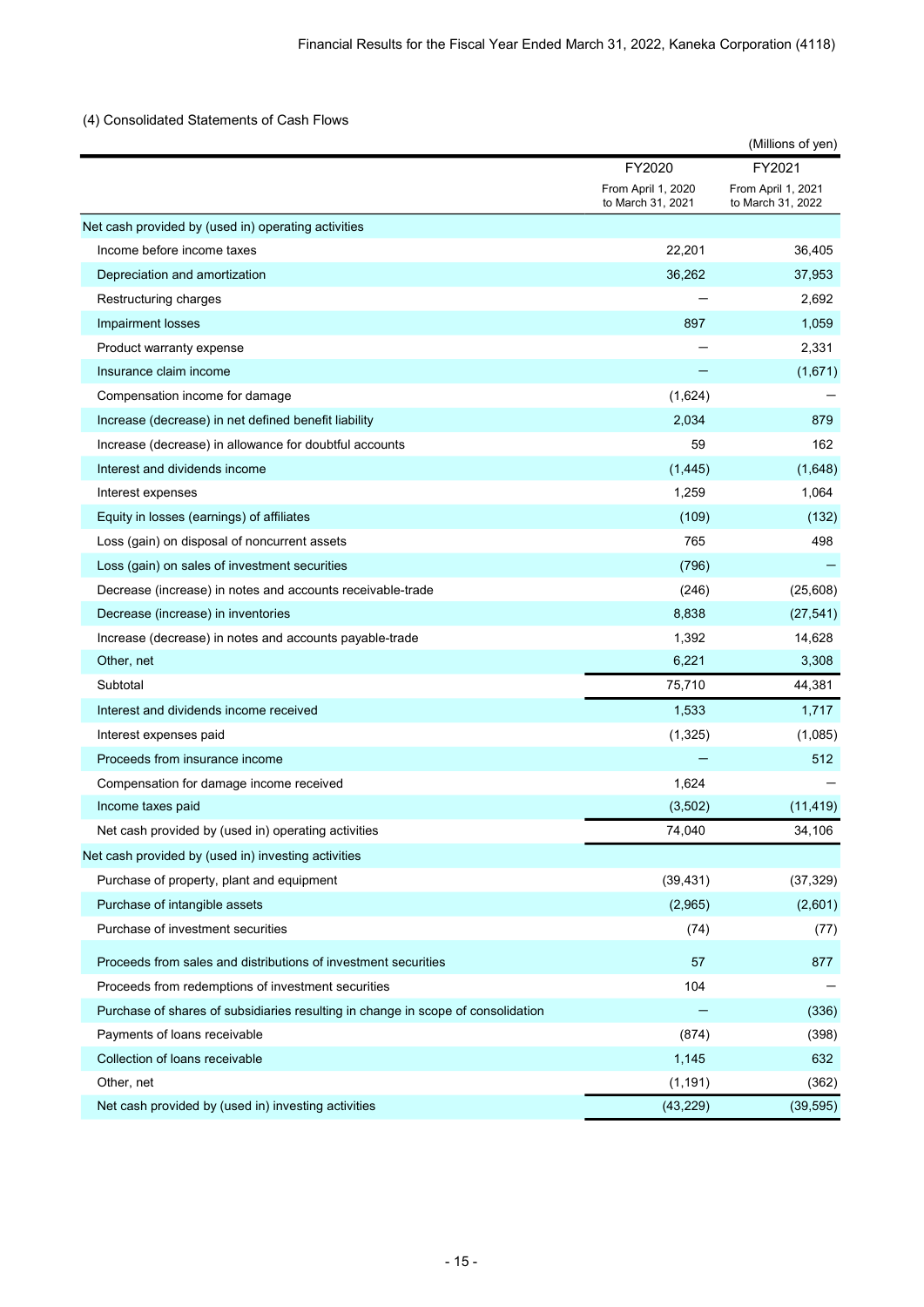|                                                                                                     |                                         | (Millions of yen)                       |
|-----------------------------------------------------------------------------------------------------|-----------------------------------------|-----------------------------------------|
|                                                                                                     | FY2020                                  | FY2021                                  |
|                                                                                                     | From April 1, 2020<br>to March 31, 2021 | From April 1, 2021<br>to March 31, 2022 |
| Net cash provided by (used in) financing activities                                                 |                                         |                                         |
| Net increase (decrease) in short-term loans payable                                                 | (3,515)                                 | 6,606                                   |
| Proceeds from long-term loans payable                                                               | 776                                     | 9,119                                   |
| Repayment of long-term loans payable                                                                | (11, 712)                               | (9,390)                                 |
| Repayments of lease obligations                                                                     | (501)                                   | (618)                                   |
| Purchase of treasury stock                                                                          | (3)                                     | (4)                                     |
| Proceeds from sales of treasury stock                                                               | $\Omega$                                | $\Omega$                                |
| Cash dividends paid                                                                                 | (6, 523)                                | (6, 523)                                |
| Proceeds from stock issuance to non-controlling shareholders                                        |                                         | 0                                       |
| Dividends paid to non-controlling interests                                                         | (260)                                   | (231)                                   |
| Purchase of shares of subsidiaries not resulting in change in scope of consolidation                | (162)                                   | (63)                                    |
| Net cash provided by (used in) financing activities                                                 | (21, 903)                               | (1, 105)                                |
| Effect of exchange rate change on cash and cash equivalents                                         | (198)                                   | 946                                     |
| Net increase (decrease) in cash and cash equivalents                                                | 8,708                                   | (5,647)                                 |
| Cash and cash equivalents at beginning of period                                                    | 37,606                                  | 46,360                                  |
| Increase (decrease) in cash and cash equivalents resulting from change in scope of<br>consolidation | 45                                      |                                         |
| Cash and cash equivalents at end of period                                                          | 46,360                                  | 40,712                                  |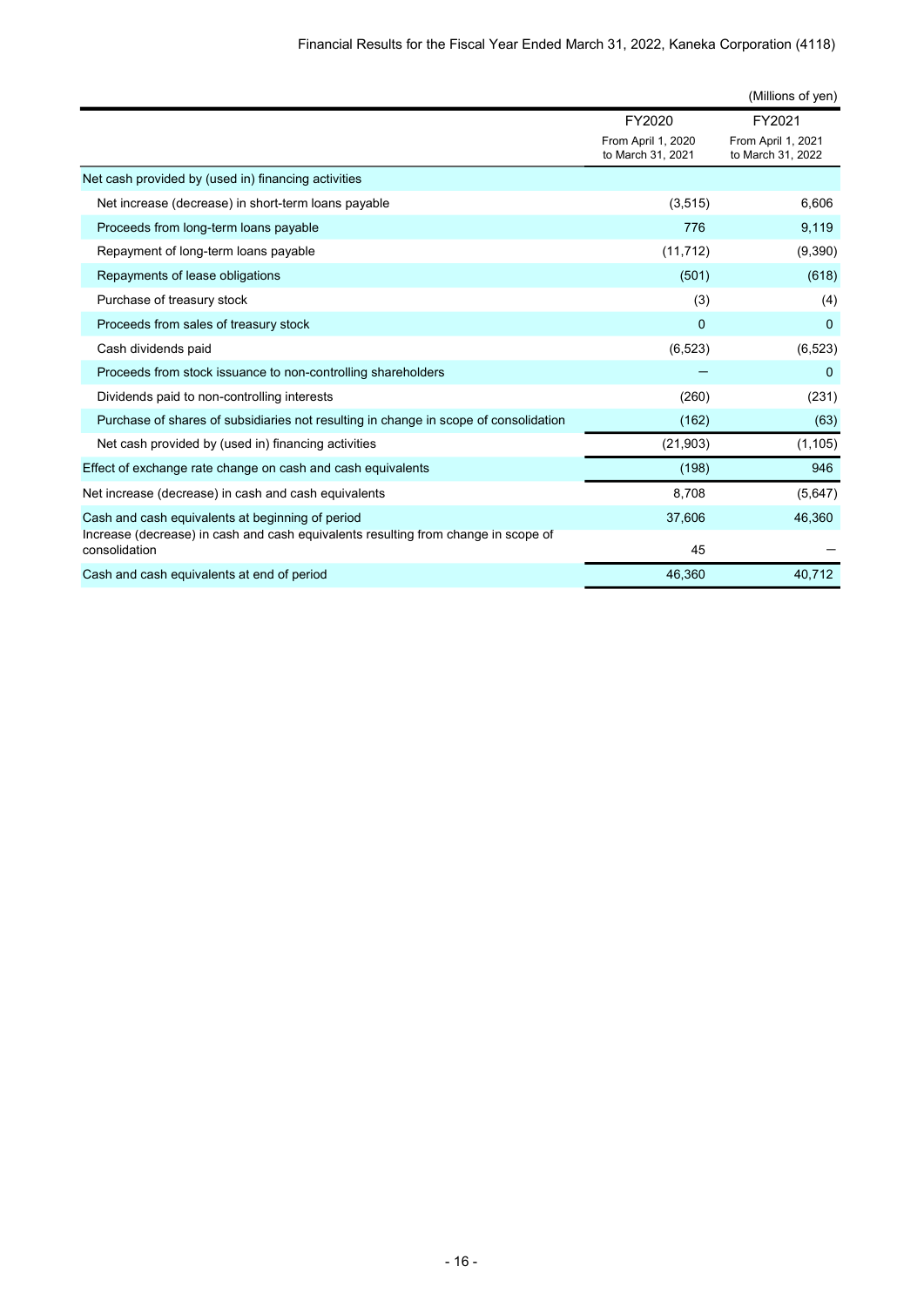- (5) Notes to the Consolidated Financial Statements
- (Notes on the Premise of a Going Concern)

Not applicable

#### (Changes in Accounting Principles)

(Application of Accounting Standard for Revenue Recognition, etc.)

Kaneka has applied the "Accounting Standard for Revenue Recognition" (ASBJ Statement No. 29, March 31, 2020) (hereinafter referred to as "Revenue Recognition Accounting Standards"), etc. from the beginning of the fiscal year ended March 31, 2022, and recognizes revenue as the amount expected to be received in exchange for the promised goods or services when the control of the goods or services is transferred to the customer. The Company has applied the alternative treatment stipulated in Paragraph 98 of the "Implementation Guidance on Accounting Standard for Revenue Recognition," and recognizes revenue from domestic sales of goods or products upon their shipment when there is a normal period of time from shipment until control of merchandise or products is transferred to the customer.

In applying the Revenue Recognition Accounting Standards, etc., Kaneka follows the transitional treatment set forth in the proviso of Paragraph 84 of the Revenue Recognition Accounting Standards. The cumulative effect of retroactively applying the new accounting policy to periods prior to the beginning of the fiscal year ended March 31, 2022 has been added to or subtracted from retained earnings at the beginning of the fiscal year ended March 31, 2022, and the new accounting policy has been applied from the beginning balance of the fiscal year ended March 31, 2022. The cumulative effect on consolidated income for the fiscal year ended March 31, 2022 is inconsequential, and there is no impact on the balance of retained earnings at the beginning of the fiscal year ended March 31, 2022.

As a result of applying the Revenue Recognition Accounting Standards, etc., notes and accounts receivable-trade, which was presented under current assets in the consolidated balance sheets of the previous fiscal year, has been included in notes and accounts receivabletrade, and contract assets from the fiscal year ended March 31, 2022. Kaneka has not reclassified the previous fiscal year using the new presentation method in accordance with the transitional treatment stipulated in Paragraph 89-2 of the Accounting Standard for Revenue Recognition.

(Application of Accounting Standard for Fair Value Measurement, etc.)

Kaneka has applied the "Accounting Standard for Fair Value Measurement" (ASBJ Statement No. 30, July 4, 2019) (hereinafter, "Fair Value Measurement Accounting Standards"), etc. from the beginning of the fiscal year ended March 31, 2022. In accordance with the transitional treatment stipulated in Paragraph 19 of the Fair Value Measurement Accounting Standards and Paragraph 44-2 of the "Accounting Standard for Financial Instruments" (ASBJ Statement No. 10, July 4, 2019), the Company will apply the new accounting policies set forth in the Fair Value Measurement Accounting Standards, etc. prospectively into the future. This does not affect the consolidated financial statements.

| Restructuring changes are as follows: |                    | (Millions of yen)  |
|---------------------------------------|--------------------|--------------------|
|                                       | FY2021             | FY2022             |
|                                       | From April 1, 2020 | From April 1, 2021 |
|                                       | to March 31, 2021  | to March 31, 2022  |
| Impairment loss                       |                    | 2,346              |
| Loss on valuation of inventories      |                    | 346                |
| Total                                 |                    | 2,692              |

(Consolidated Statements of Income)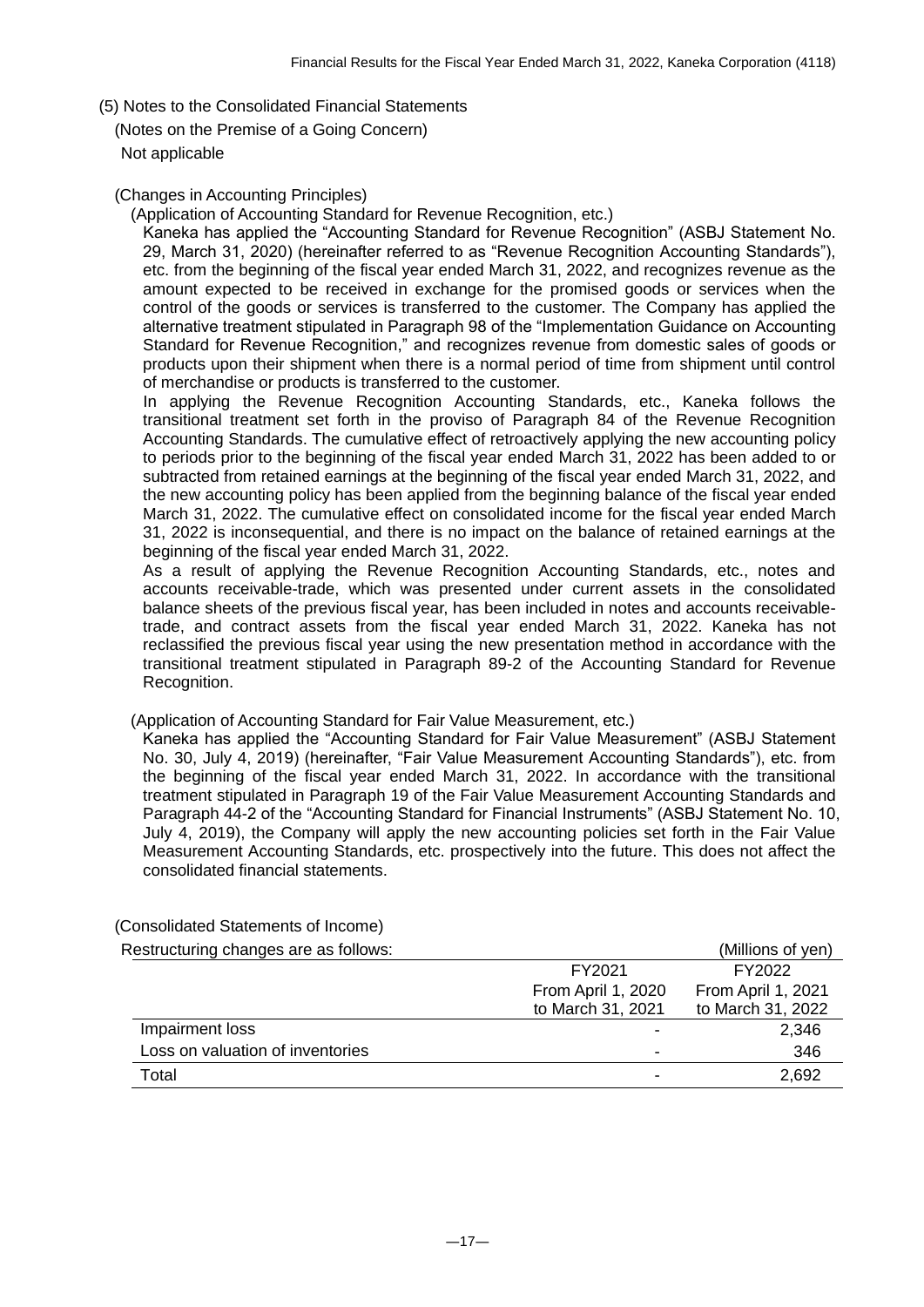#### (Segment Information)

#### 1) Overview of Reporting Segments

Kaneka's reporting segments aim to gather financial information from the Company's separate business units to facilitate decisions by the Board of Directors on the allocation of management resources and allow for the Board's regular review of business performance.

The Company has established "Solutions Vehicle" as organizations for executing its growth strategies from a solutions perspective. There are ten Solutions Vehicles grouped into four solution domains called "Solutions Unit." Each Solutions Unit has established a global Group strategy for its products and services, bringing together subsidiaries in Japan and overseas as one to develop its business activities.

The Company therefore comprises four reporting segments categorized by solution: the "Material Solutions Unit," "Quality of Life Solutions Unit," "Health Care Solutions Unit," and "Nutrition Solutions Unit."

The Material Solutions Unit contributes to environmental protection and comfortable living by providing solutions in the form of high-performance materials to support the development of social infrastructure and mobility (i.e., weight reduction and improved fuel economy), and cutting-edge materials such as biodegradable polymers that assist directly with the realization of environmental societies. The Quality of Life Solutions Unit contributes to energy conservation and the creation of high- quality lifestyles by providing solutions in the form of high-performance materials and unique services that respond to the need for energy conservation and adoption of smart technologies in housing and daily infrastructure. The unit is also responding to innovation in information-driven societies, such as the advancement of the IoT and AI. The Health Care Solutions Unit contributes to a society with better longevity and more sophisticated medical care by providing valuable solutions that combine devices and pharmaceuticals in fields such as medicine, health, and nursing care. The unit is also developing a unique health care business based on advanced medical technologies such as biopharmaceuticals and regenerative and cellular medicine. The Nutrition Solutions Unit contributes to health and high-quality food by providing a wide range of solutions in the form of distinctive materials and supplements that meet needs around food diversification and health promotion. The unit also provides solutions that contribute to food production support in the fields of agriculture, livestock, and fishery.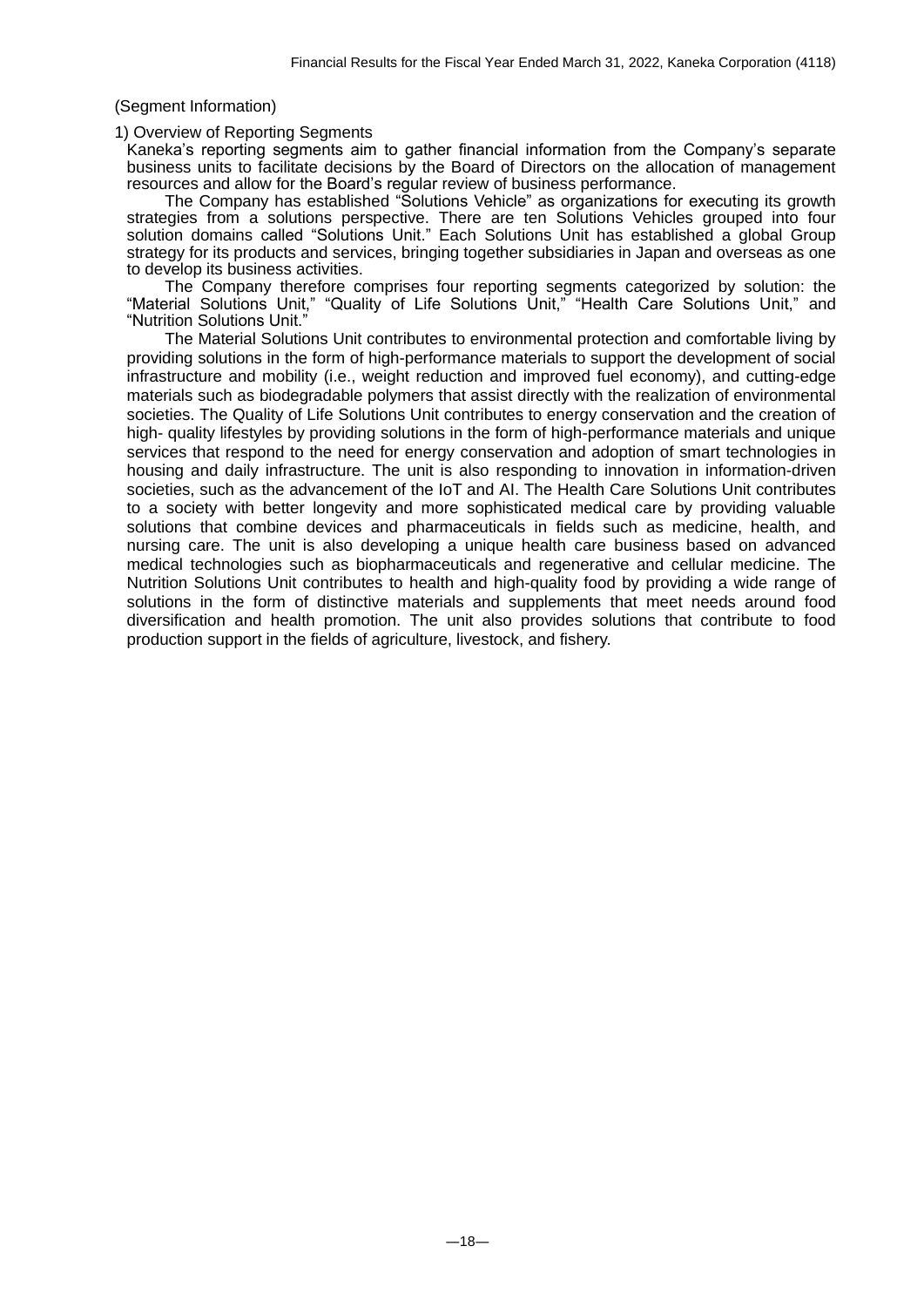| <b>Solutions Unit</b><br>(Reporting Segments) | <b>Solutions Vehicle</b>                                    | Main products                                                                                                                                                                                                               |
|-----------------------------------------------|-------------------------------------------------------------|-----------------------------------------------------------------------------------------------------------------------------------------------------------------------------------------------------------------------------|
|                                               | Vinyls and Chlor-Alkali                                     | General PVC resins, Caustic soda,<br>Specialty PVC resins                                                                                                                                                                   |
| Material<br><b>Solutions Unit</b>             | Performance Polymers (MOD)                                  | Modifiers, Epoxy masterbatch,<br>Biodegradable polymers                                                                                                                                                                     |
|                                               | Performance Polymers (MS)                                   | Modified silicone polymers                                                                                                                                                                                                  |
| Quality of Life                               | Foam & Residential Techs                                    | Expandable polystyrene resins and products,<br>Extruded polystyrene foam boards,<br>Extruded polyolefin foam,<br>Solar circuit construction method<br>(external insulation and double ventilation<br>construction) products |
| Solutions Unit                                | E & I Technology                                            | Polyimide films, Optical materials,<br>Graphite sheets                                                                                                                                                                      |
|                                               | PV & Energy management                                      | Photovoltaic modules,<br>Energy storage batteries for residences                                                                                                                                                            |
|                                               | <b>Performance Fibers</b>                                   | Acrylic synthetic fibers                                                                                                                                                                                                    |
| <b>Health Care</b>                            | Medical                                                     | Medical devices                                                                                                                                                                                                             |
| <b>Solutions Unit</b>                         | Pharma & Supplemental Nutrition<br>(Pharma)                 | Small molecule pharmaceutical materials,<br>API, Biopharmaceuticals                                                                                                                                                         |
| <b>Nutrition</b>                              | Pharma & Supplemental Nutrition<br>(Supplemental Nutrition) | <b>Functional foodstuffs</b>                                                                                                                                                                                                |
| <b>Solutions Unit</b>                         | Foods & Agris                                               | Margarine, Shortening, Bakery yeast, Spices,<br>Antifreeze materials, Dairy products,<br>Functional fertilizers and feeds                                                                                                   |

The Solutions Vehicles and main products that belong to each reporting segment are as follows:

2) Basis of Calculation of Monetary Amounts for Net Sales, Profit or Loss, Assets, Liabilities, and Other Items by Reporting Segment

Accounting treatment and procedures for reporting segments are the same as those shown in the "Notes to the Consolidated Financial Statements." Intersegment transactions are based on prevailing market prices.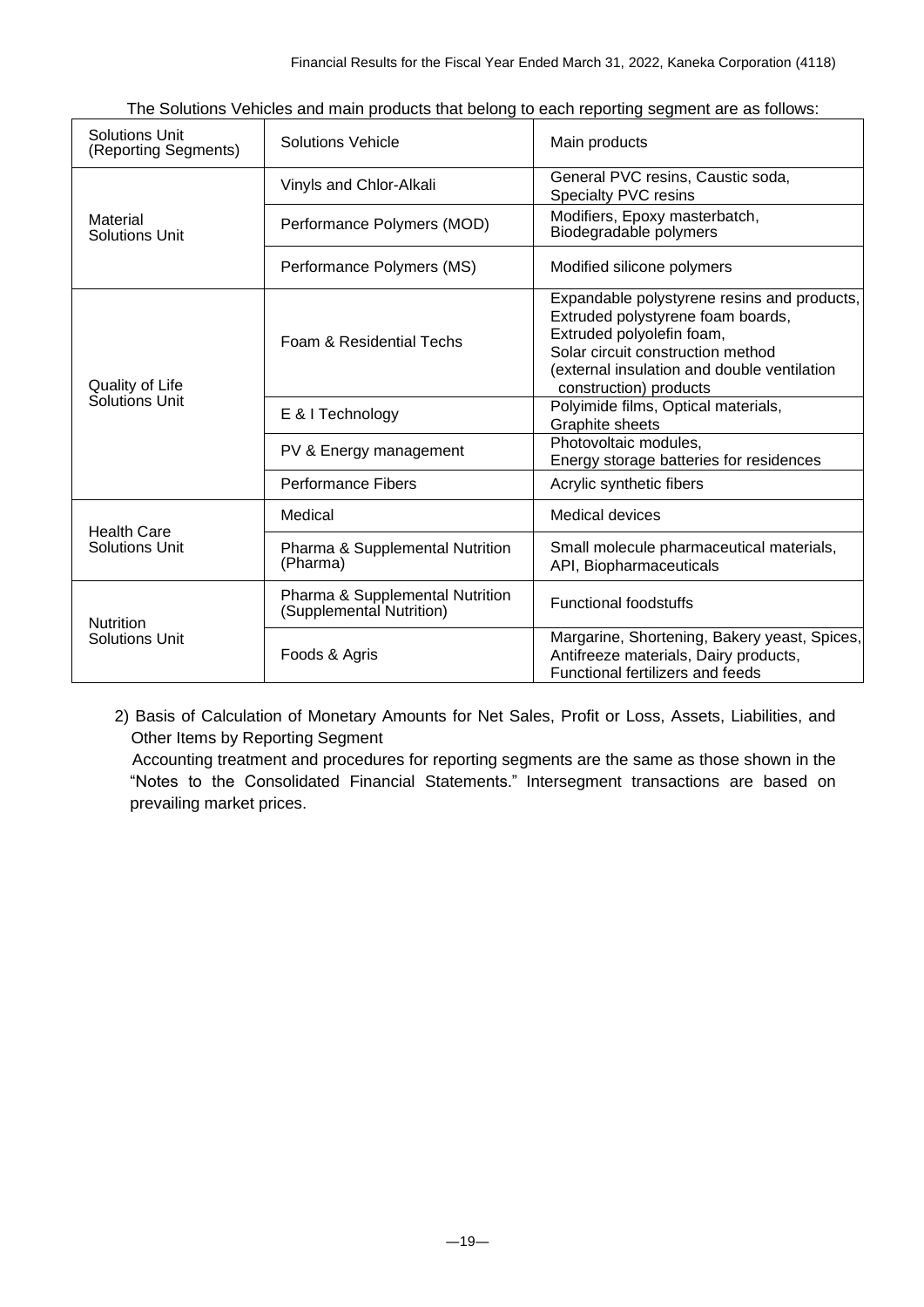# 3) Segment Information by Business Category Previous fiscal year (from April 1, 2020 to March 31, 2021)

|                                |                               |                                         |                                         |                                |         |                    |         |            | (Millions of yen)                                |
|--------------------------------|-------------------------------|-----------------------------------------|-----------------------------------------|--------------------------------|---------|--------------------|---------|------------|--------------------------------------------------|
|                                | Reporting segments            |                                         |                                         |                                |         |                    |         |            | Figures in                                       |
|                                | Material<br>Solutions<br>Unit | Quality of<br>Life<br>Solutions<br>Unit | <b>Health Care</b><br>Solutions<br>Unit | Nutrition<br>Solutions<br>Unit | Total   | Others<br>(Note 1) | Total   | Adjustment | consolidated<br>financial statements<br>(Note 2) |
| Sales                          |                               |                                         |                                         |                                |         |                    |         |            |                                                  |
| Customers                      | 230,509                       | 140,976                                 | 52,422                                  | 152,368                        | 576,276 | 1,149              | 577,426 |            | 577,426                                          |
| Intersegment                   | 747                           | 28                                      |                                         | 30                             | 807     | 1,096              | 1,903   | (1,903)    |                                                  |
| Total                          | 231,257                       | 141,005                                 | 52,422                                  | 152,398                        | 577,083 | 2,246              | 579,330 | (1,903)    | 577,426                                          |
| Segment profit                 | 23,272                        | 10,650                                  | 11,436                                  | 4,879                          | 50,238  | 598                | 50,836  | (23, 291)  | 27,544                                           |
| Segment assets                 | 237,673                       | 178,725                                 | 72,093                                  | 110,120                        | 598,614 | 806                | 599,420 | 68,008     | 667,429                                          |
| Others                         |                               |                                         |                                         |                                |         |                    |         |            |                                                  |
| Depreciation                   | 12,168                        | 11,950                                  | 3,238                                   | 4,720                          | 32,078  | 19                 | 32,097  | 3,926      | 36,024                                           |
| Amortization of<br>goodwill    | 33                            |                                         | 313                                     | 111                            | 458     |                    | 458     | 86         | 544                                              |
| Investment in<br>equity method | 59                            | 2,359                                   |                                         |                                | 2,418   |                    | 2,418   |            | 2,418                                            |
| Increase in fixed<br>assets    | 9,321                         | 12,328                                  | 4,406                                   | 5,862                          | 31,918  | 136                | 32,055  | 7,089      | 39,144                                           |

Notes: 1 "Others" is a business segment that is not included in the reporting segments and includes property insurance and life insurance business.

2 Segment profit is reconciled with operating income in the consolidated financial statements.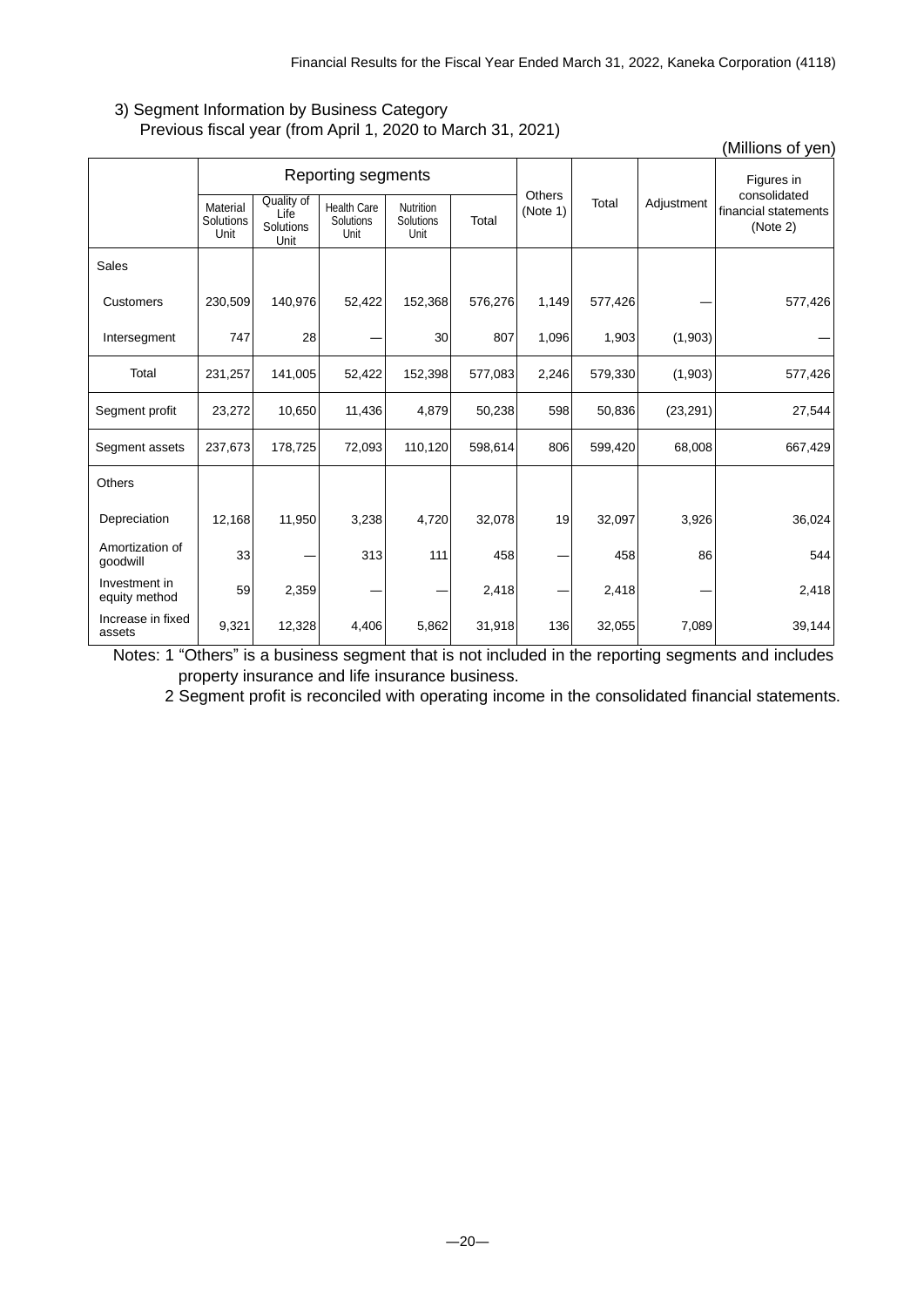|                                |                               |                                         |                                                |                                       |         |                    |         |            | (Millions of yen)                                |  |
|--------------------------------|-------------------------------|-----------------------------------------|------------------------------------------------|---------------------------------------|---------|--------------------|---------|------------|--------------------------------------------------|--|
|                                |                               |                                         | Reporting segments                             |                                       |         |                    |         | Adjustment | Figures in                                       |  |
|                                | Material<br>Solutions<br>Unit | Quality of<br>Life<br>Solutions<br>Unit | <b>Health Care</b><br><b>Solutions</b><br>Unit | <b>Nutrition</b><br>Solutions<br>Unit | Total   | Others<br>(Note 1) | Total   |            | consolidated<br>financial statements<br>(Note 2) |  |
| Sales                          |                               |                                         |                                                |                                       |         |                    |         |            |                                                  |  |
| Customers                      | 299,908                       | 169,067                                 | 58,936                                         | 162,554                               | 690,467 | 1,062              | 691,530 |            | 691,530                                          |  |
| Intersegment                   | 799                           | 41                                      | 0                                              | 45                                    | 886     | 1,091              | 1,977   | (1, 977)   |                                                  |  |
| Total                          | 300,708                       | 169,109                                 | 58,936                                         | 162,599                               | 691,353 | 2,154              | 693,508 | (1, 977)   | 691,530                                          |  |
| Segment profit                 | 36,385                        | 16,942                                  | 12,662                                         | 5,084                                 | 71,075  | 501                | 71,577  | (28, 014)  | 43,562                                           |  |
| Segment assets                 | 276,403                       | 191,881                                 | 82,254                                         | 112,633                               | 663,173 | 855                | 664,029 | 62,930     | 726,959                                          |  |
| Others                         |                               |                                         |                                                |                                       |         |                    |         |            |                                                  |  |
| Depreciation                   | 12,698                        | 12,367                                  | 3,816                                          | 4,899                                 | 33,781  | 19                 | 33,801  | 3,888      | 37,690                                           |  |
| Amortization of<br>goodwill    | 11                            |                                         | 336                                            | 117                                   | 465     |                    | 465     | 91         | 557                                              |  |
| Investment in<br>equity method | 57                            | 2,469                                   |                                                |                                       | 2,527   |                    | 2,527   |            | 2,527                                            |  |
| Increase in fixed<br>assets    | 9,395                         | 11,198                                  | 4,570                                          | 4,290                                 | 29,454  | 41                 | 29,496  | 8,486      | 37,982                                           |  |

Fiscal year under review (from April 1, 2021 to March 31, 2022)

Notes: 1 "Others" is a business segment that is not included in the reporting segments and includes property insurance and life insurance business.

2 Segment profit is reconciled with operating income in the consolidated financial statements.

4) Reconciliation between Segment Totals and Amounts on Consolidated Financial Statements (Adjustments)  $(M)$ lions of year)

|                                                           |                                         | (Millions of yen)                       |
|-----------------------------------------------------------|-----------------------------------------|-----------------------------------------|
| Income                                                    | From April 1, 2020<br>to March 31, 2021 | From April 1, 2021<br>to March 31, 2022 |
| Segment total                                             | 50,238                                  | 71,075                                  |
| Segment profit of Others                                  | 598                                     | 501                                     |
| Elimination of intersegment transactions                  |                                         |                                         |
| Companywide expenses (Note)                               | (23, 451)                               | (28,005)                                |
| Other adjustments                                         | 153                                     | (17)                                    |
| Operating income in the consolidated statements of income | 27,544                                  | 43,562                                  |

Note: Companywide expenses primarily are expenses for basic R&D that are not allocable to any reporting segment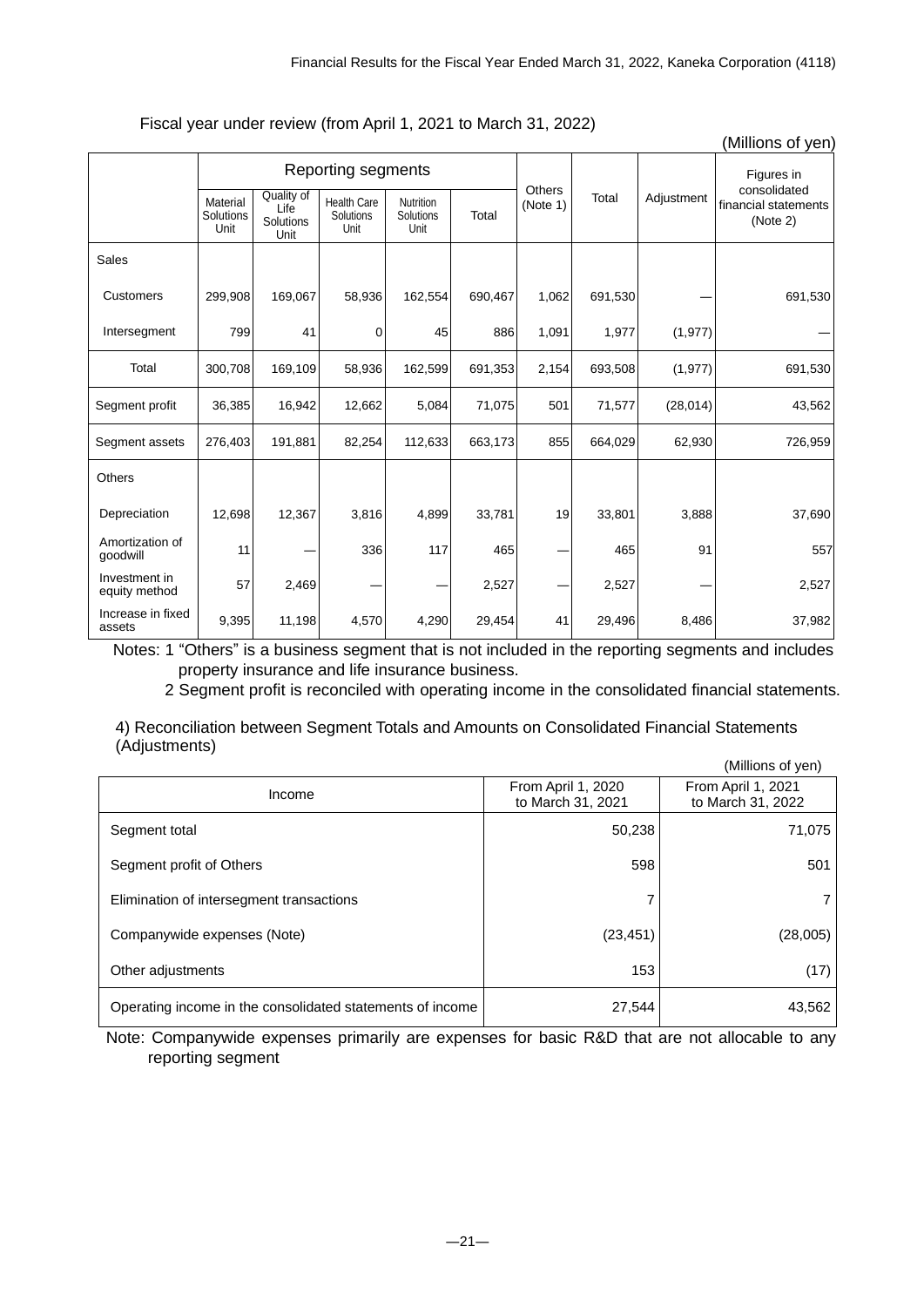|                                                 |                                         | (Millions of yen)                       |
|-------------------------------------------------|-----------------------------------------|-----------------------------------------|
| Assets                                          | From April 1, 2020<br>to March 31, 2021 | From April 1, 2021<br>to March 31, 2022 |
| Segment total                                   | 598,614                                 | 663,173                                 |
| Segment assets of Others                        | 806                                     | 855                                     |
| Elimination of intersegment transactions        | (14, 402)                               | (15, 401)                               |
| Companywide assets (Note)                       | 82,002                                  | 78,627                                  |
| Other adjustments                               | 408                                     | (295)                                   |
| Total assets in the consolidated balance sheets | 667,429                                 | 726,959                                 |

Note: Companywide assets are Companywide surplus working capital, investment securities, land and certain other assets that are not allocable to any reporting segment.

|                             |                                |                        |                                |                        |                                |                        |                         | (Millions of yen)      |
|-----------------------------|--------------------------------|------------------------|--------------------------------|------------------------|--------------------------------|------------------------|-------------------------|------------------------|
| Other items                 | Reporting segment total        |                        | <b>Others</b>                  |                        | Adjustments (Note)             |                        | Consolidated            |                        |
|                             | <b>Previous</b><br>fiscal year | Current<br>fiscal year | <b>Previous</b><br>fiscal year | Current<br>fiscal year | <b>Previous</b><br>fiscal year | Current<br>fiscal year | Previous<br>fiscal year | Current<br>fiscal year |
| Depreciation                | 32,078                         | 33,781                 | 19                             | 19                     | 3,926                          | 3,888                  | 36.024                  | 37,690                 |
| Amortization of<br>qoodwill | 458                            | 465                    |                                |                        | 86                             | 91                     | 544                     | 557                    |
| Increase in fixed<br>assets | 31,918                         | 29.454                 | 136                            | 41                     | 7,089                          | 8,486                  | 39,144                  | 37,982                 |

Note: Adjustments primarily are expenses for basic R&D that are not allocable to any reporting segment.

(Related Information) Information by Geographic Area (Sales) Previous fiscal year (from April 1, 2020 to March 31, 2021)

|         |         |               |        |             | (Millions of ven) |
|---------|---------|---------------|--------|-------------|-------------------|
| Japan   | Asia    | North America | Europe | Other areas | Total             |
| 346,261 | 113,084 | 42,384        | 52,880 | 22,816      | 577,426           |

Note: Sales are classified into countries or regions based on the geographic location of customers.

Fiscal year under review (from April 1, 2021 to March 31, 2022)

(Millions of yen)

| Japan   | Asia    | North America | Europe | Other areas | Total   |
|---------|---------|---------------|--------|-------------|---------|
| 379,317 | 141,981 | 62,655        | 73,571 | 34,003      | 691,530 |

Note: Sales are classified into countries or regions based on the geographic location of customers.